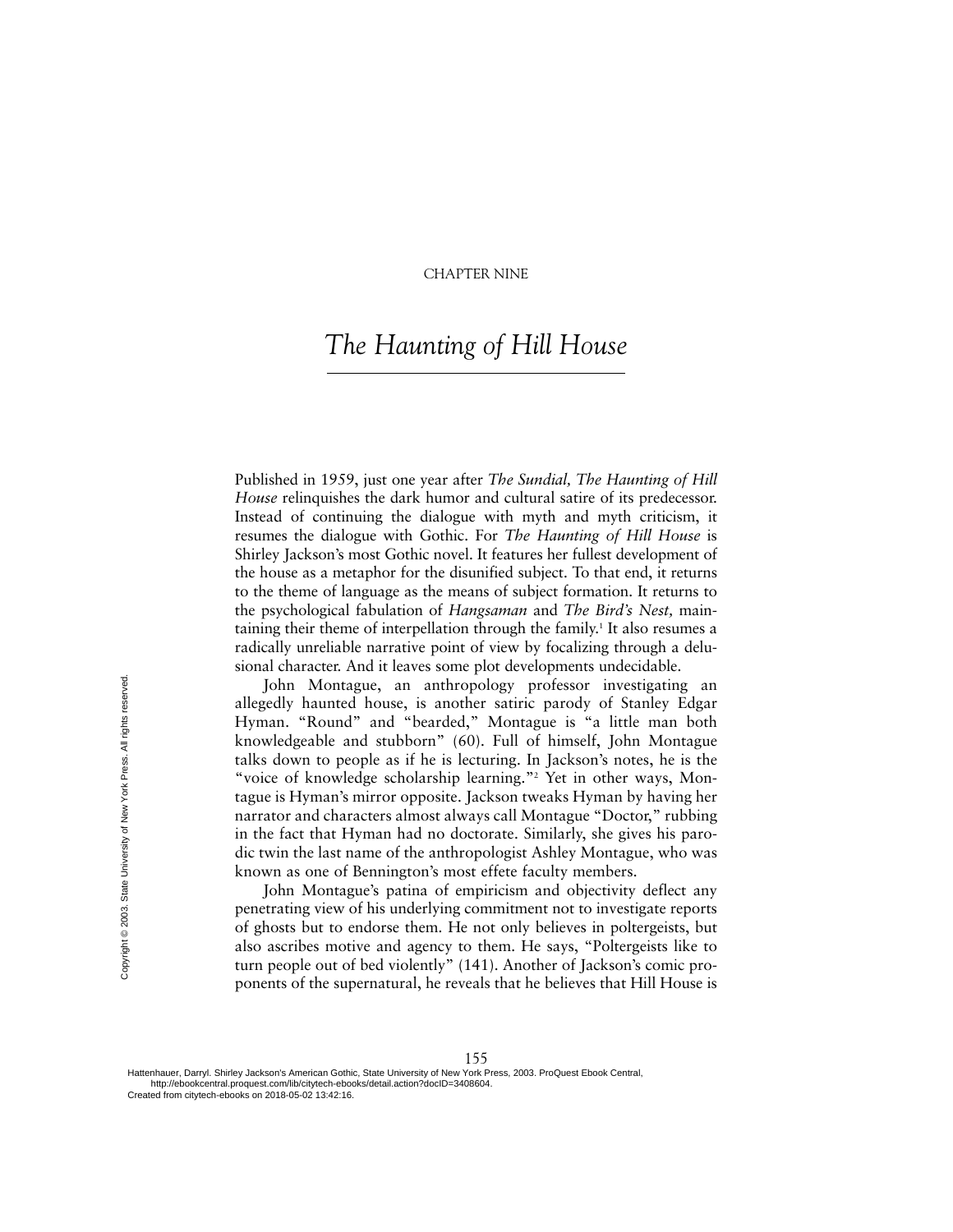literally haunted. He says, "The evil is the house itself" (82) and "We have only one defense, and that is running away. At least it can't *follow* us, can it?" (124). This belief in ghosts is a trace of his youth: "He had been looking for an honestly haunted house all his life." As such, it was not anthropology that led him to this belief. Rather, it was this belief that led him to anthropology: "In this field he might come closest to his true vocation, the analysis of true manifestations" (4).

His obsessive celebration of the rituals of rationality and empiricism is a reaction formation. He has an irrational fear of irrationality and fear. Appropriately, he stays in the yellow room. He says, "Fear . . . is the relinquishment of logic, the *willing* relinquishing of reasonable patterns" (159). Besides endorsing the belief in the self-creating subject, this statement exemplifies the relinquishment of logic. As Jackson's oeuvre maintains, evil exists, and those who deny it relinquish logic, mystifying the logic of absurdity. For Montague, to uphold reasonable patterns is to keep doing the same thing even when logic dictates otherwise. He is possibly justified in sending the protagonist, Eleanor Vance, away when she grows increasingly incoherent, but he does so with such a punishing alacrity and dutiful insensitivity that it belies his hysteria. Like Hyman, in trying to contain the irrational, he becomes the container. And just as he is oblivious to his hypocrisy, he is oblivious to his treachery. To relieve his insomnia, he reads *Pamela,* which features a protagonist like Eleanor who is victimized by a cad like Montague. If he would handle her anxiety with less of his own, she would not kill herself in the end. But he has to rid Hill House of this foul contagion of irrationality, no matter how irrationally he does it. In making the supernatural and ghosts the specialty of such an academic, Jackson continues to push the margins of ritual, myth, and symbol into the text.

Montague's wife is his helpmeet in researching the spirit world. She makes no pretense of academic rationality. As Jackson's mother introduced her daughter to planchette, so Montague's wife introduces it in this novel. A device for contacting ghosts, it records the writing made when two people push around a small contraption that holds a pencil. When his wife arrives spouting nonsense about the spirit world, her ignorance and irrationality defeat his erudition at every turn. She is even more self-important and cocksure than Montague, with even less reason to be so. Like Aunt Morgen in *The Bird's Nest,* she is "dragon rampant" (236). Arriving a couple of weeks after the others, she displays her apparent cuckolding of Montague by bringing along Arthur, who obsessively displays his masculinity. For example, he patrols the house at night with a revolver. Mrs. Montague is another of Jackson's phallic mothers, though the most comic one. Experimentationally he do<br>
cialty of such an a<br>
ual, myth, and syn<br>
Montague's when two people<br>
when two people<br>
When his wife a<br>
ignorance and irra<br>
gas is<br>
gas in this movel. A devi<br>
when two people<br>
When his wife a<br>
ign

Hattenhauer, Darryl. Shirley Jackson's American Gothic, State University of New York Press, 2003. ProQuest Ebook Central, http://ebookcentral.proquest.com/lib/citytech-ebooks/detail.action?docID=3408604.<br>Created from citytech-ebooks on 2018-05-02 13:42:16.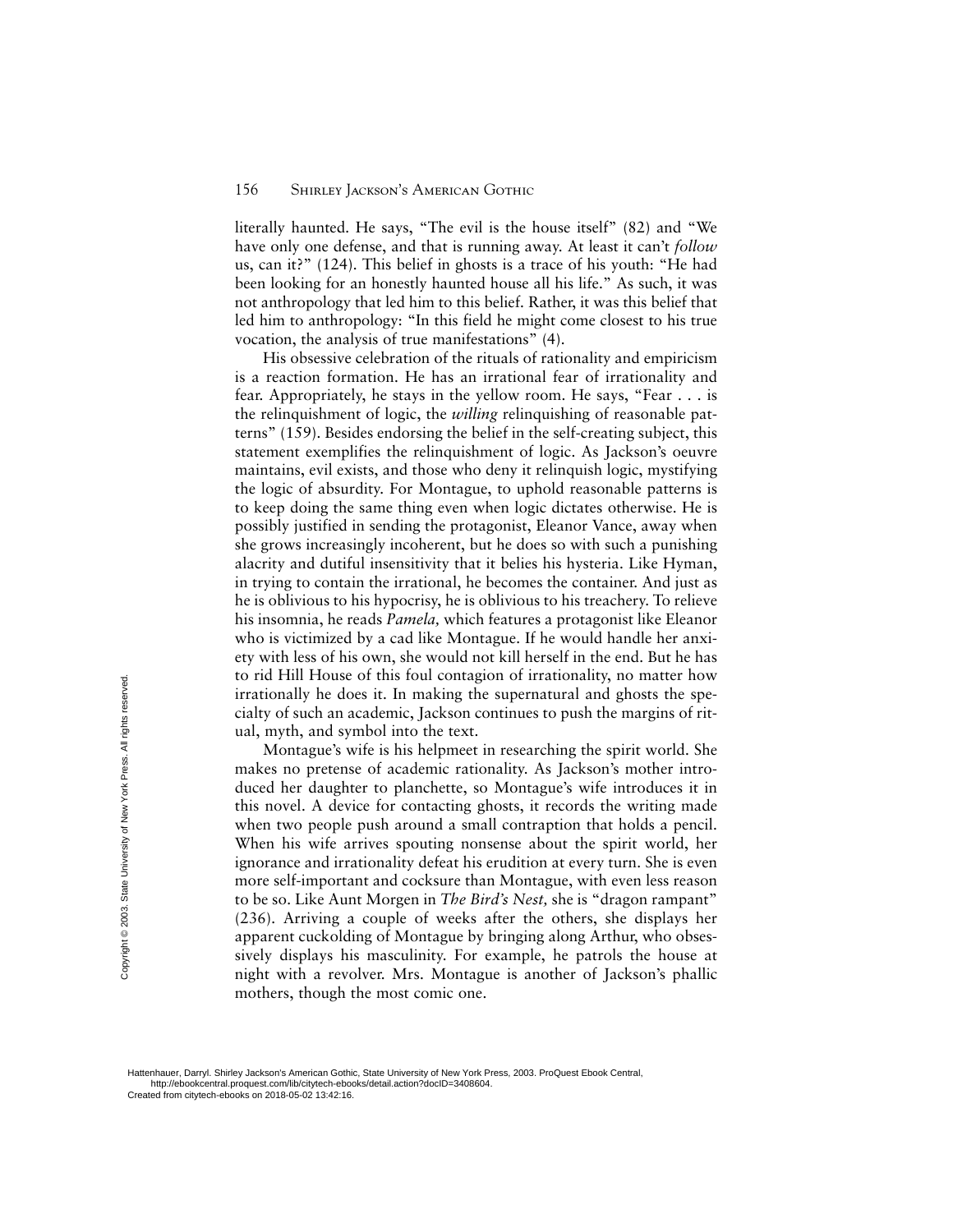Luke is the nephew of Hill House's owner. The narrator says, "Luke Sanderson was a liar. He was also a thief. . . . His dishonesty was largely confined to taking petty cash from his aunt's pocketbook and cheating at cards" (9–10). Apparently a gigolo, he also sells the watches and cigarette cases given him by his aunt's friends. In Jackson's notes, she describes Luke as "the voice of cynicism." Retrieving Eleanor, who has run uncontrollably up a rickety spiral staircase, he threatens to shove her back down. When she thanks him for saving her, he tells her he would not do it again.

Eleanor is a socially maladroit loner. At thirty-two, an appropriate age for one on the verge of martyrdom, she has spent the last eleven years caring for her invalid mother, who finally died three months before the start of the plot, after which Eleanor has slept on a cot at her sister's apartment, undoubtedly unwelcome. Inheriting only a pittance, Eleanor has lost her early adulthood and the chance at a career and permanent home while her older sister escaped caring for the mother and started her own family. Small wonder Eleanor cannot "remember ever being truly happy in her adult life" (6). In a restaurant, she sees a child who will not drink her milk because it is not served in her usual cup, which has stars on the bottom so that she can see them as she finishes drinking. Eleanor identifies with the child and silently urges her to resist. Thus Eleanor lives in her childhood world of fairy tales, imagining enchanted gardens as she drives through the country. She also lives in adolescent romances, imagining handsome males rescuing her from homelessness. Eleanor, then, is a *puer aeternus*. But more importantly, she recuperates the victimized heroines of eighteenth-century sentimental novels. Jackson says in her notes, Eleanor is the "voice of honor." As Elizabeth MacAndrew and David H. Richter argue, the sentimental heroine is not the simplistic stereotype that scholars such as Leslie Fiedler make her out to be, and she is central to the development of Gothic fiction.<sup>3</sup>

But Eleanor is not pure innocence. She hated her mother and hates her sister. She is morbidly self-conscious, deploring her clothes, wrinkles, dishpan hands, awkwardness, and penury. Her incipient paranoia emerges from her grandiose assumption that romance is waiting for her behind every tree, and from her assumption that others persecute her. Each assumption is a reaction formation to the fact that others barely notice her. In recounting the places she drove through to get to Hill House, she reconstructs the journey so that she is the instrument of great agencies. She thinks, reminiscent of the Hallorans in *The Sundial,* "I am the one chosen" (147). She projects her hostility onto the waitress and onto the customer in Hillsdale, and onto the caretakers at Hill House, as if all of the quirks of these simple folk are emblems of their hostility Exerces on a species of the simplistic stere<br>
see the simplistic stere<br>
to be, and she is comes in the simplistic stere<br>
to be, and she is comes in the simplistic stere<br>
to be, and she is comes in the Summer of New York Pr

Hattenhauer, Darryl. Shirley Jackson's American Gothic, State University of New York Press, 2003. ProQuest Ebook Central, http://ebookcentral.proquest.com/lib/citytech-ebooks/detail.action?docID=3408604.<br>Created from citytech-ebooks on 2018-05-02 13:42:16.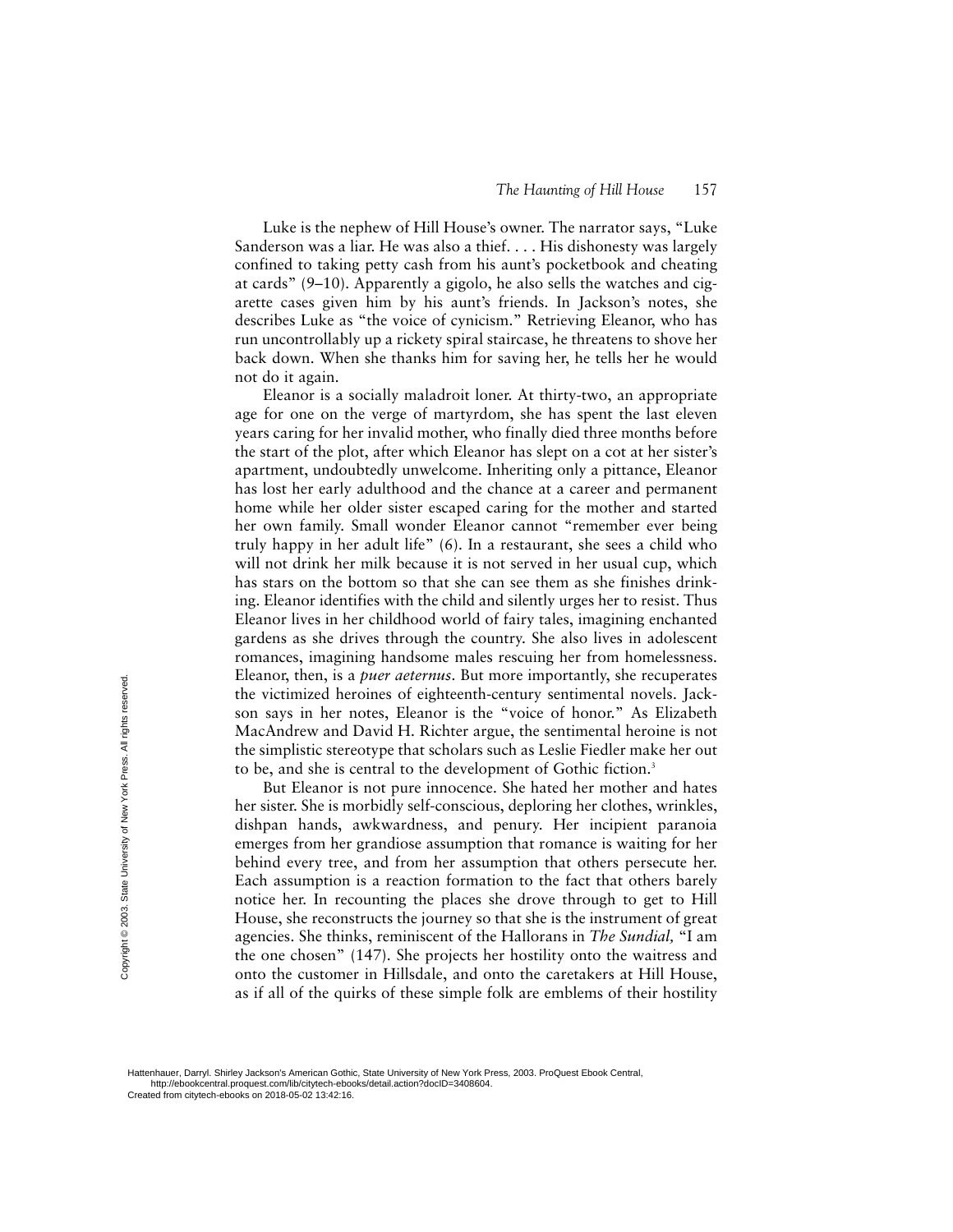toward her. She stops romanticizing Luke as soon as he whines that he never had a mother.

Much of Eleanor's depressive paranoia is bound up with her guilt. She blames herself for her mother's death. She says her mother died because she slept through the mother's knocking on the wall for help. But if Eleanor knew that her mother was knocking and if Eleanor did not help, Eleanor could not have been asleep. On the other hand, if Eleanor slept through her mother's death, how would Eleanor know that her mother had been knocking? Her account of the mother's death may be a fantasy of blameworthiness—of the kind that several of Jackson's characters exhibit. Fantasies of blameworthiness in her other characters often accompany compensatory fantasies of empowerment, which deny weakness. Eleanor could be a survivor of child abuse. She has a dream that suggests a trace of resentment over being the victimized child by featuring herself as the rescuer of the victimized child. In the dream, she believes she hears a child crying and that she will intervene: "I will not go along with the hurting of a child, no, I will not; I will by God get my mouth to open right now and I will yell I will I will yell 'STOP IT'" (163).

There are some moments when she believes her behavior to be a willed choice, for example, when she and Theodora, her double, are fleeing the forest: "She felt every slow step as a willed act, a precise mad insistence upon the putting of one foot down after the other as the only sane choice" (175). Other times she feels that her body will not obey her mind, for example, when she is tempted to investigate the horrifying noise outside her bedroom: "Eleanor knew that, even if her feet would take her as far as the door, her hand would not lift to the doorknob" (130). Sometimes she will repress content and blame it not on her mind but on the content, for example, when she cannot remember the rest of the words that come after "Present mirth hath present laughter": "She was sure that the rest of the words must be most unsuitable, to hide so stubbornly from her memory, and probably wholly disreputable to be caught singing on her arrival at Hill House" (32). More typically she wonders why she said something but she does not blame some Other: "'I'm thirty-four years old,' Eleanor said, and wondered what obscure defiance made her add two years" (137). (She denies her anxiety about approaching the age of Christ's martyrdom.) Similar fractures occur: "'I am learning the pathways of the heart,' Eleanor thought quite seriously, and then wondered what she could have meant by thinking any such thing" (164). Her usual sense of agency is that it is Other and hostile. She says of the house, "It wanted to consume us, take us into itself, make us a part of the house, maybe—oh, dear. I thought I knew what I Example on the content<br>
Example on the content the take her as far as<br>
(130). Sometimes<br>
but on the content<br>
the words that co<br>
was sure that the<br>
stubbornly from l<br>
caught singing on<br>
wonders why she<br>
"I'm thirty-four def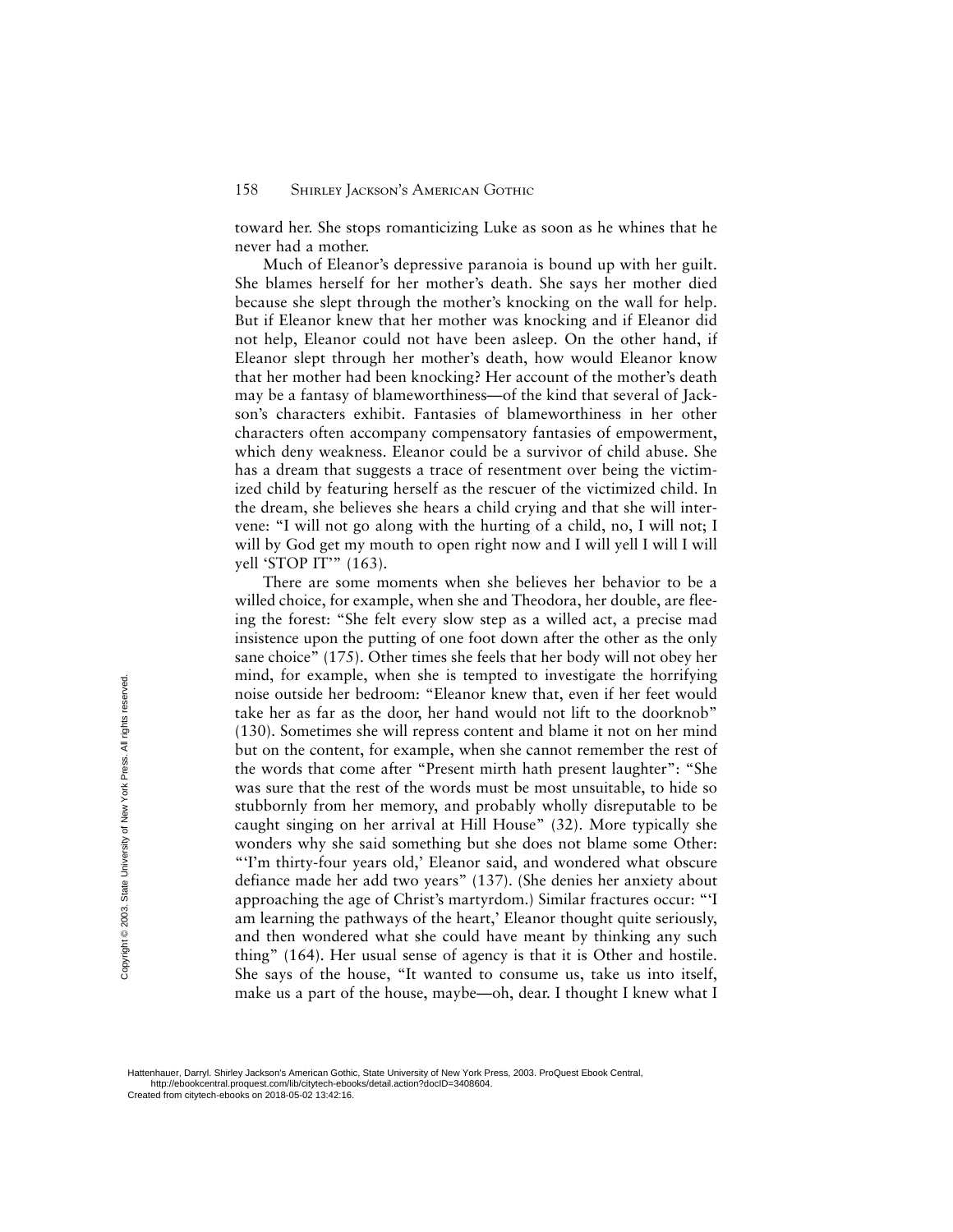was saying, but I'm doing it very badly" (139). At moments like that, she distances one part of herself from another part of herself.

For Eleanor is another of Jackson's disintegrating protagonists. Losing control, she tells herself that she is presiding over her own dissolution: "I will relinquish my possession of this self of mine, abdicate, give over willingly what I never wanted at all; whatever it wants of me it can have" (204). Soon she is hearing voices that no one else hears, and she believes they are real. She says of the "chairs and tables and windows," "When I am afraid I no longer exist in any relation to these things" (159). As her condition worsens, she says, "I *hate* seeing myself dissolve and slip and separate so that I'm living in one half, my mind, and I see the other half of me helpless and frantic and driven and I can't stop it" (160). As she kills herself in the end, she applauds herself for doing so but then immediately wonders why she is doing it: "I am really doing it, I am doing this all by myself, now, at last; this is me, I am really doing it by myself. . . . *Why* am I doing this? Why am I doing this? Why don't they stop me?" (245–46).

Cruelly, Eleanor's final dissociation arises from the others' frustration of her desire to associate with them. She is heartened by the sense of belonging that she feels at first: "Eleanor thought, I am the fourth person in this room; I am one of them; I belong" (60). In a placid moment, she thinks, "You are happy, Eleanor . . ." (137). After Luke spurns her, she tries to get close to Theodora,

each of them moving delicately along the outskirts of an open question, and, once spoken, such a question—as "Do you love me?" could never be answered or forgotten. . . . They could only wait passively for resolution. Each knew, almost within a breath, what the other was thinking and wanting to say; each of them almost wept for the other. (174–75)

Eleanor says she wants to go home with Theodora, but Theodora also spurns her.

Although the house estranges her, it gives Eleanor an uncanny shock of recognition because it is a figuration of her.4 Jackson wrote in her notes, as if she discovered this point while rereading her drafts, "Eleanor *IS* house." Likewise, Jackson wrote in her notes that Eleanor is "ALL DISTORTED *LIKE HOUSE*." By the end of the novel, the identification of Eleanor and the house are clear. It turns out that the house's foundation and construction allegorize Eleanor's psychological foundation. The second from citytech-ebooks on 2018-05-02 13:42:16.<br>
Created from citytech-ebooks on 2018-05-02 13:42:16.<br>
Created from citytech-ebooks on 2018-05-02 13:42:16.<br>
Created from citytech-ebooks on 2018-05-02 13:42:16.<br>
Cre

The development of that motif is gradual. When Eleanor first enters the house, she sees her reflection, although not in a mirror. Instead, she sees the reflection of her hand as it appears to sink below the floor into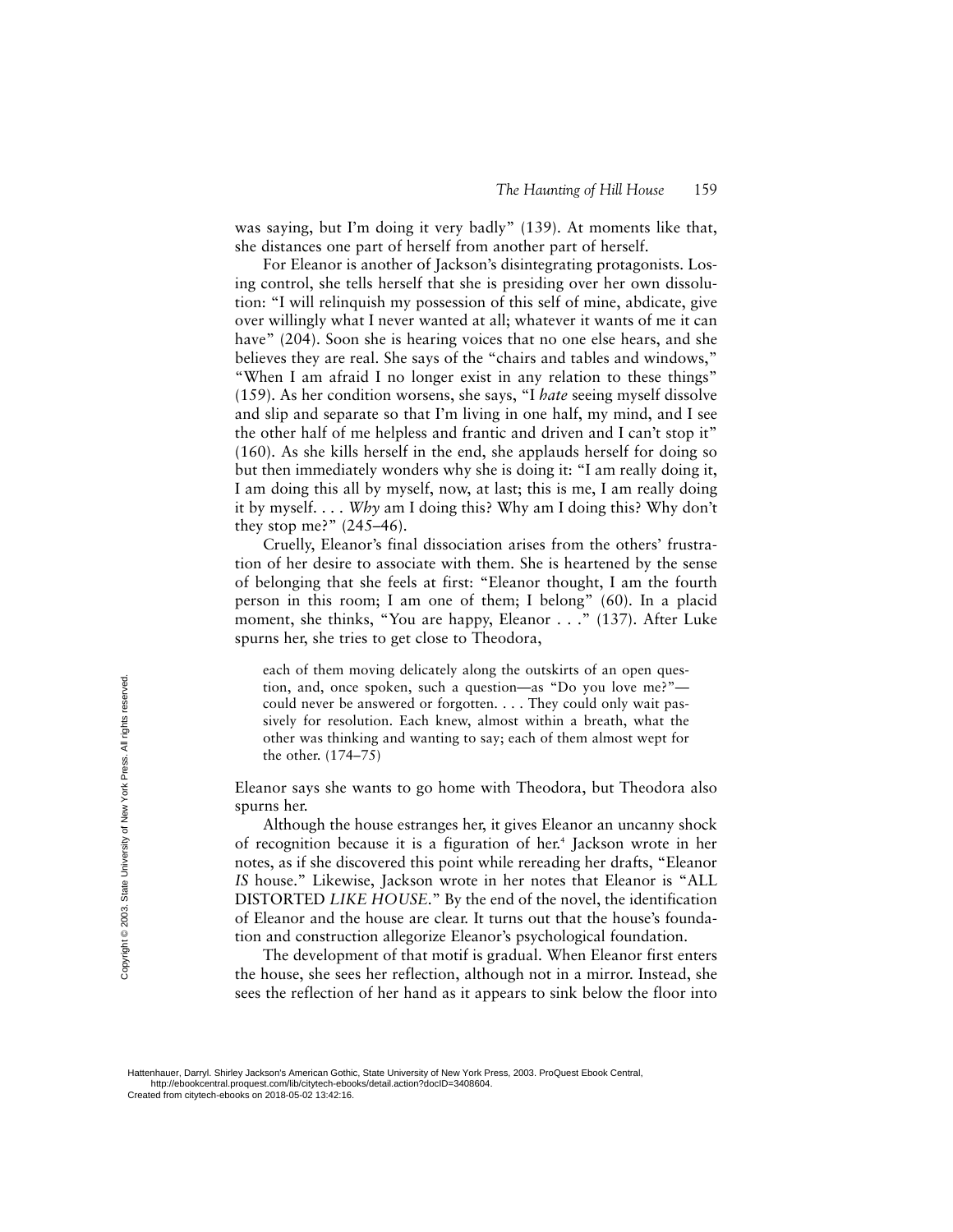the foundation and basement. Entering, she is "watching the wavering reflection of her hand going down and down into the deep shadows of the polished floor" (37). The house, then, is both a mirror reflecting Eleanor and a window in which she sees herself in the depths of the house. That vertical image doubles a horizontal image of the self in the recesses of the house. Some rooms contain other rooms. More importantly, the first-floor rooms comprise a series of concentric circles; the inner rooms have no windows. As a result, she cannot see the inner self from the outside; she must go there. And getting there is problematic because the passageways do not go to places where they appear to be going. That is because, as Montague says, "Angles which you assume are the right angles you are accustomed to, and have every right to expect are true, are actually a fraction of a degree off in one direction or another" (105). The result is that walking through a series of rooms leads to an unexpected place. Also, the doors and windows are off-center, so that they can open or close on their own.

On the other hand, while the foundation is fixed, the top is structured haphazardly, in effect, unfinished just as Eleanor's induction into the Symbolic is unfinished. Eleanor perceives the house's tenuous construction: "She had a quick impression of the builders finishing off the second and third stories of the house with a kind of indecent haste, eager to finish off their work without embellishment and get out of there, following the simplest pattern for the rooms." What started as Victorian rococo ended in a heteroglossia of architectural voices, the "clashing disharmony that marked Hill House throughout" (38). Appropriately, the unbalanced Eleanor occupies an unbalanced room: "It had an unbelievably faulty design which left it chillingly wrong in all its dimensions, so that the walls seemed always in one direction a fraction longer than the eye could endure, and in another direction a fraction less than the barest possible tolerable length." Of course the color of her room is blue. In addition to blue wallpaper with blue flowers, there are "blue dimity curtains, . . . and a blue figured rug on the floor, and a blue spread on the bed and a blue quilt at the foot" (40). CREAT CREAT CREAT CREAT CREAT CREAT CREAT CREAT CREAT CREAT CREAT CREAT CREAT CREAT CREAT CREAT CREAT CREAT CREAT CREAT CREAT CREAT CREAT CREAT CREAT CREAT CREAT CREAT CREAT CREAT CREAT CREAT CREAT CREAT CREAT CREAT CREAT

Eventually Eleanor begins to splinter. For example, at the end the house dances, and the formerly repressed Eleanor follows suit: "Hill House went dancing" (205); Eleanor goes "dancing in the hall" (229). But in redesigning Eleanor, the house robs her of her self as she is constituted at the start of the plot: "When she tried to speak, her voice was drowned in the dim stillness" (37). Ultimately the house draws her out of herself in a way she does not need. She desublimates but returns to the place of domestic interpellation. Domestic ideology makes her

Hattenhauer, Darryl. Shirley Jackson's American Gothic, State University of New York Press, 2003. ProQuest Ebook Central,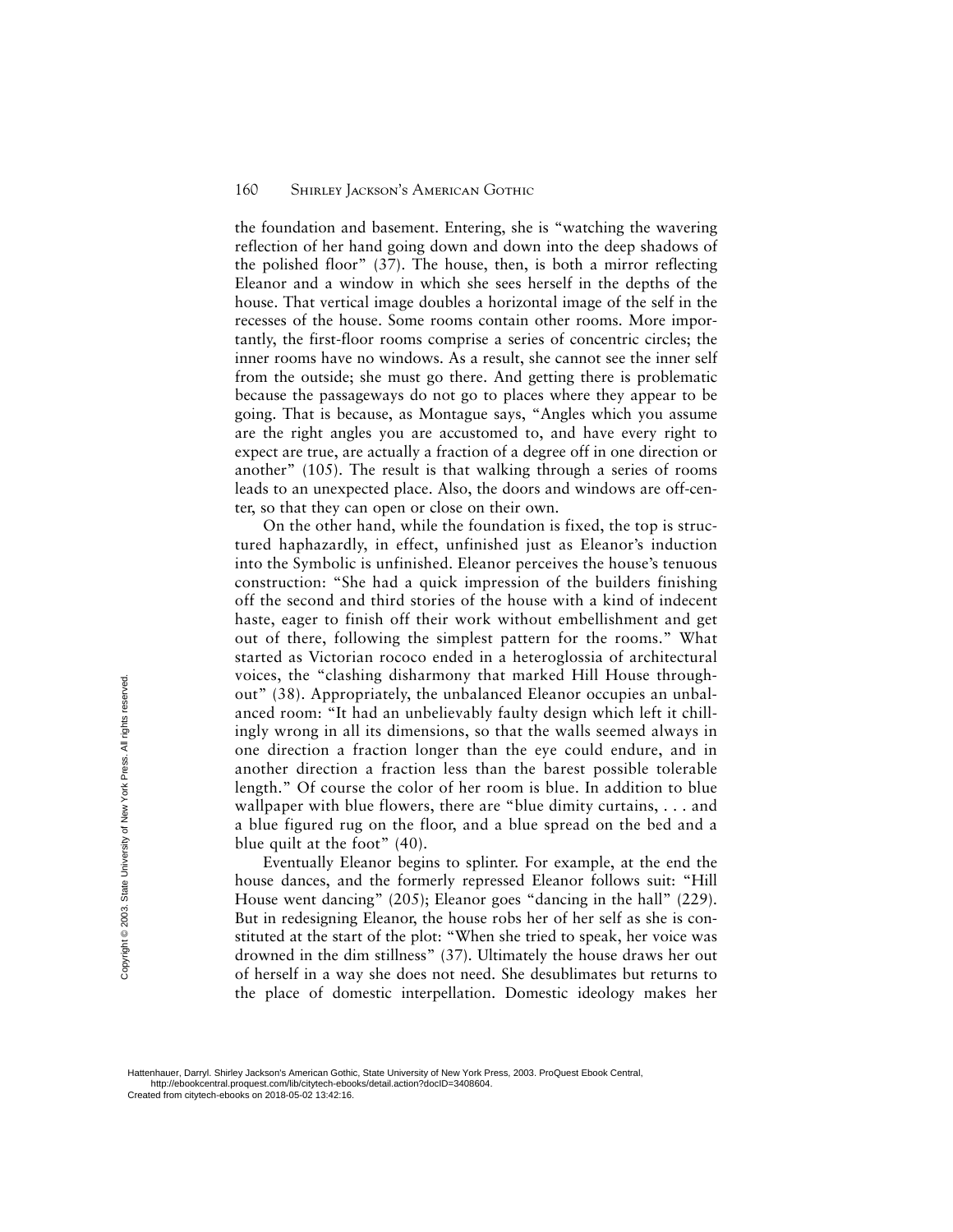believe she is free when in fact she is trapped: "I have broken the spell of Hill House and somehow come inside. I am home, she thought, and stopped in wonder at the thought. I am home, I am home, she thought; now to climb." She climbs the tower where an earlier resident hanged herself. She erases the past while keeping it in the present, and she keeps the past in the present by forgetting the present: "Time is ended now, she thought, all *that* is gone and left behind" (232).

The house also figures Eleanor's mother. Jackson wrote in her notes, "leaving house = betrayal of mother." Hugh Crain built the house for his wife, who died early, just like Eleanor's mother. When Eleanor cannot bring herself to go into the library, she is repelled. She is repulsed by the "cold air of mold and earth which rushed at her." Faced with these aggressive signifiers of death, Eleanor cannot speak—or even think about her association with the mother: "'My mother'—she said, not knowing what she wanted to tell them" (103). As Judie Newman argues, Eleanor associates the library (because her mother forced her to read to her) and the nursery—the two rooms most significant to Eleanor—with her unmothering mother and herself as an unmothered child.

The mother is one of Jackson's obsessive themes. In *The Road Through the Wall,* Harriet Merriam's mother is phallic. In *Hangsaman,* the mother is feminized. In *The Bird's Nest,* Elizabeth Richmond's multiple personality derives from maternal doubles, her feminized mother and phallic aunt, both of whom are too present in some ways and too absent in others. In *The Sundial,* the phallic mother is a murderess who kills her own son. And in *We Have Always Lived in the Castle,* Merricat has killed her mother (and father and aunt) just to be closer to her sister. Newman recognizes the problematics of mothering in *The Haunting of Hill House:* 

The source of both the pleasures and the terrors of the text springs from the dynamics of the mother-daughter relation with its attendant motifs of psychic annihilation, reabsorption by the mother, vexed individuation, dissolution of individual ego boundaries, terror of separation and the attempted reproduction of the symbiotic bond through close female friendship. (123)

For Newman, the inchoate postmodernism of this novel lies in its "anticipation of revisionist psychoanalytics" (133).

Newman's analysis is also relevant to Jackson's relationship with her phallic mother. Jackson's mother was the father she never had. Moreover, her father was the mother she never had. As Newman states, the too-absent or feminine father plus the too-present or masculine mother problematizes the daughter's subject formation: Exercise the sistem. New York Press.<br>
State of the sistem of the sistem of the sistem of the sistem of the dynamic motifs of psychology.<br>
The source of from the dynamics of psychology in the dynamics of psychology in the a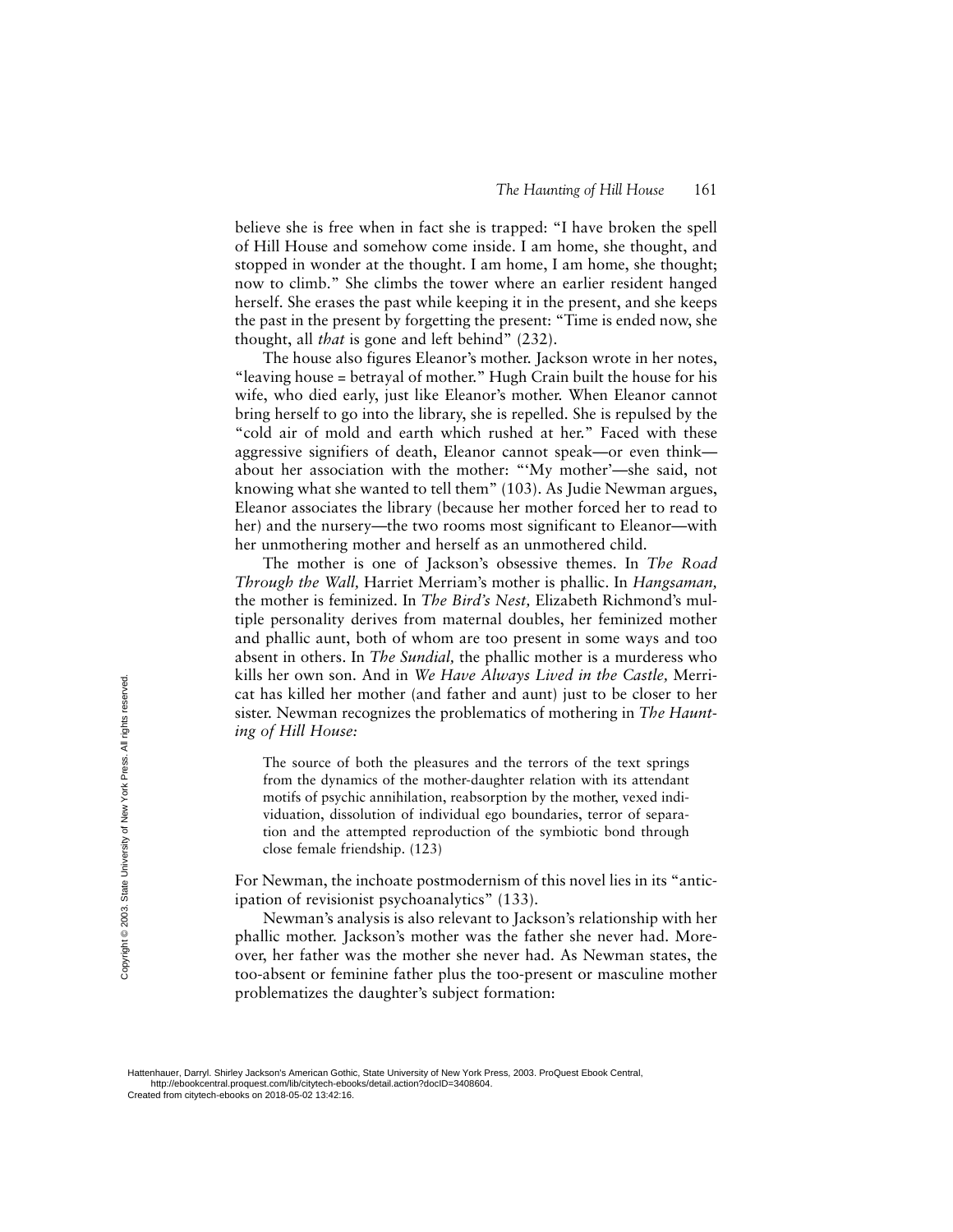Daughterly individuation may be inhibited by paternal absence and by overcloseness to mothers, who tend to view their daughters as extensions of themselves.

Conversely, coldness on the mother's part may prevent the loosening of the emotional bond because of the unappeased nature of the child's love. (122)

In Jackson's notes she said of Eleanor, "betray mother by being born." (Jackson's mother told her that Jackson was a failed abortion.) On Eleanor's journey in which she can only go home again, she imagines homes in which a maternal figure cares for her.

Theodora is her double. As Jackson wrote in her notes, "theo *is* eleanor." When they are about to share not only a room but also clothes, Theodora says, "'We're going to be practically twins'" (158). She wears Eleanor's clothes. When Mrs. Montague arrives, she thinks Theodora is Eleanor.

More importantly, Theo knows what Eleanor is thinking, as if Theo is inside Eleanor's mind, which, allegorically, she is—like Tony in *Hangsaman*. For example, Theo tells her, "You're afraid everyone's going to laugh at your clothes" (46). Similarly, when Mrs. Montague arrives and Eleanor thinks to herself, "I wonder how long she is going to stay," Theodora whispers to Eleanor, "I wonder how long she is going to stay?" (184). Theo also apparently divines that Eleanor had an uncle like Jackson's Uncle Clifford: "Did you used to have a comic uncle?" (53). Theo is the first to posit that it is Eleanor who has written the mysterious messages on the wall. She is also the only one with whom Eleanor apparently shares a supernatural experience. In a deserted forest at night, they stumble across children at a sunlit picnic: "The path led them to its destined end and died beneath their feet. Eleanor and Theodora looked into a garden, their eyes blinded by the light of sun and rich color; incredibly, there was a picnic party on the grass in the garden. They could hear the laughter of the children" (176).

The house allegorizes Theodora as Eleanor's double. In a letter to Hyman and Jackson, Burke wrote, "the behavior of your House scenically parallels the relationships btw. Theodora and Eleanor (as though it were expressing what in them is left somewhat latent)." Theodora's room connects with Eleanor's through their bathroom. They are at their closest figuratively when they are at their closest literally, sleeping in the same room in adjoining beds. When Eleanor dreams she is holding Theodora's hand but then awakes alone and too far from Theo to have been holding Theo's hand, Eleanor asks, "Whose hand was I holding?"  $(163)$ .<sup>5</sup> The answer is that if she was actually holding someone's hand, it had to be her own. It is impossible that she could have been holding any-Experience of the controlls interacted from citytech-ebooks on 2018-05-02 13:42:16.<br>
Created from citytech-ebooks on 2018-05-02 13:42:16.<br>
Created from citytech-ebooks results respectively.<br>
Created from citytech-ebooks re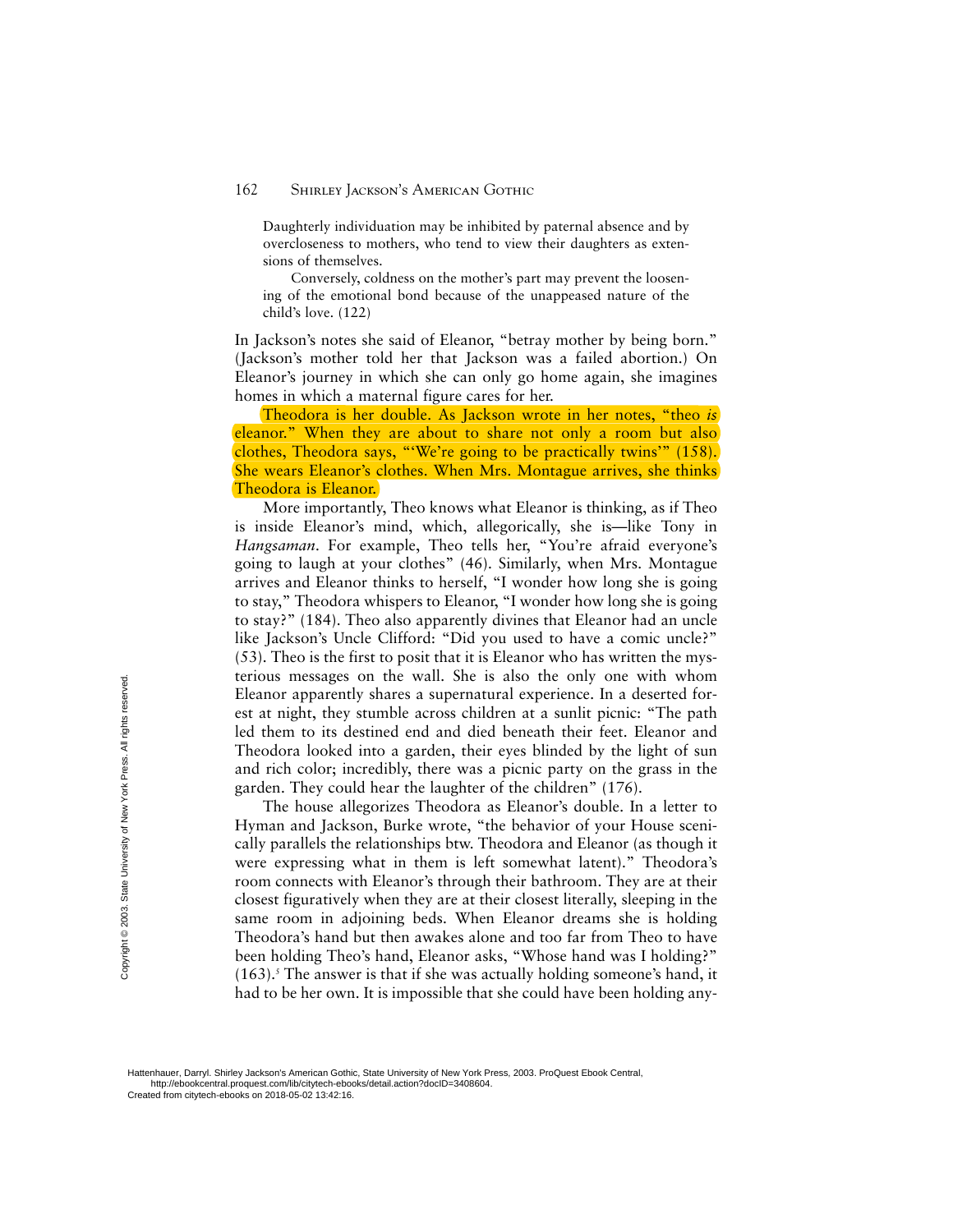one else's. In her notes, Jackson deemed this line the most important one in the novel. And it is, for it allows us to follow the connection of her right hand (traditionally the side associated with rationality, consciousness, and light) across to the left hand of darkness.

As Eleanor's double, Theodora is also Eleanor's mirror opposite. Theodora expresses Eleanor's repressed feelings. Jackson's notes say that Theodora is the "voice of emotion." Theo says people fear knowing what they "really want" (160). Theodora knows what Theodora desires and pursues it. She is also sensuous. She likes colorful clothing and flamboyant grooming. She says she wants "to look as bright as possible" (47). She shows Eleanor how to paint her toenails bright red. She strokes Eleanor's cheek and presses her own cheek against her hand.<sup>6</sup> However, in her sensuousness she is self-centered. In Jackson's notes, her last name is Vane. Eleanor is correct when she recognizes Theodora's "iron selfishness" (147). As the narrator puts it, "Duty and conscience were, for Theodora, attributes which belonged properly to the Girl Scouts" (8).

In her selfishness, she can be cruel. When Eleanor tells her desperately that she wants to go home with her, Theodora asks, "Do you *always* go where you're not wanted?" (209). Even before that, as Eleanor disintegrates and is absorbed into the house, Theodora relishes the thought of Eleanor's destruction. Theodora says that her role in Hill House is destructiveness. The house, she says, is "a little hideaway where I can be alone with my thoughts. Particularly if my thoughts happened to be about murder or suicide or—'" (43).

Thus Theodora is the projection of Eleanor's denied self. As Eleanor's alter ego, she embodies Eleanor's repressed eroticism and assertiveness. Eleanor is very uncomfortable with Theo's bright clothing. She recoils when Theodora tries to paint her toenails. And she apparently smears menstrual blood on Theodora's clothing and then blocks out any memory of doing so. Theodora is also a projection of Eleanor's denied assertiveness. Knowing Eleanor's disempowering unconsciousness of Eleanor's agency, Theo says, "We never know where our courage is coming from" (50). Like many of Jackson's decentered subjects, she experiences motivation as arising from without. What little courage Eleanor has comes from Theodora. But Theodora also figures Eleanor's self-destructiveness. This demon turns against her as surely as the demon lover turns against Jackson's other protagonists, and as surely as Tony turns against the similarly suicidal Natalie in *Hangsaman*. Small wonder, then, that Eleanor thinks of Theo as "someone whose anger would be frightening" (49). Thus Theodo<br>
Eleanor's alter eg<br>
assertiveness. Elea<br>
She recoils when<br>
ently smears men<br>
out any memory of<br>
denied assertivenes<br>
ness of Eleanor's a<br>
is coming from "<br>
experiences motive<br>
Eleanor has come<br>
self-destructiv

Theodora and Eleanor as a pair are doubles of two other pair of sisters, Eleanor and her older sister, and the Crain sisters. In her notes,

Hattenhauer, Darryl. Shirley Jackson's American Gothic, State University of New York Press, 2003. ProQuest Ebook Central, http://ebookcentral.proquest.com/lib/citytech-ebooks/detail.action?docID=3408604.<br>Created from citytech-ebooks on 2018-05-02 13:42:16.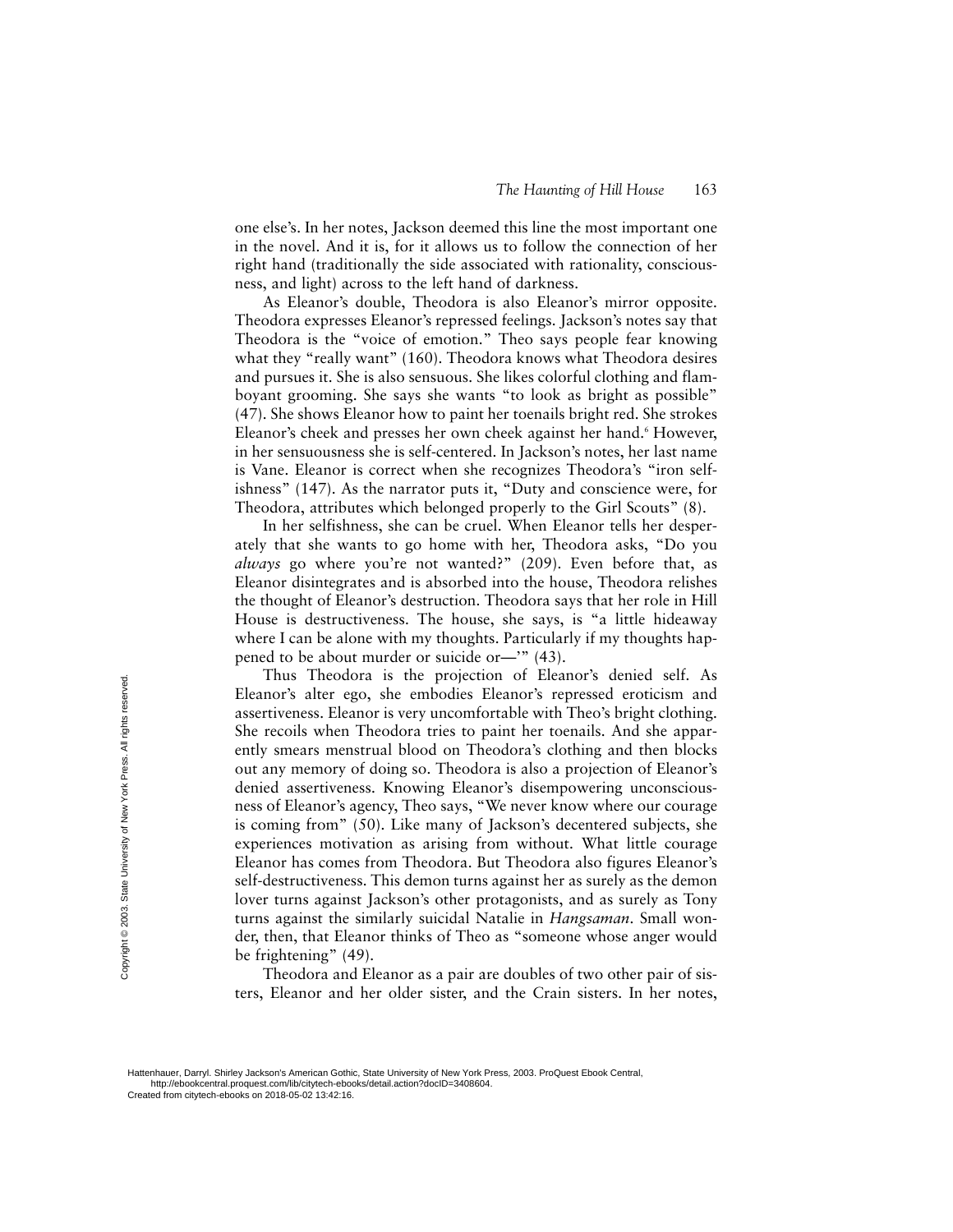### 164 Shirley Jackson's American Gothic

Jackson wrote "THEO = SISTER." Just as the Crain sisters disagree over who owns the house, so Eleanor and her sister disagree over dividing their mother's estate. Eleanor's sister, who is older, corresponds to the older Crain sister.

When everyone else rejects her, Eleanor finally gives in to the seduction by this novel's oldest character: Hill House. At first she resists the siren call of the house, which appears written on the walls, first in chalk, later in what is apparently menstrual blood: "HELP ELEANOR COME HOME ELEANOR" (155). But the more dislocated she becomes, the more she wants to stay there. (Jackson wrote in her notes that Eleanor is "ALL DISTORTED *LIKE HOUSE*.") The house, then, is another of Eleanor's dark doubles, another siren ostensibly promising assistance but actually calling her to destruction.<sup>7</sup>

As she often does, Jackson uses the Gothic convention of giving the house human attributes. First, it looks like a human. It has a "face," a cornice like an "eyebrow" (34), and a "dormer like a dimple." Second, it has physical power. For example, the narrator states that this house "seemed somehow to have formed itself" (35) and that the tower is "held . . . tightly in the embrace of the house, in the straining grip of the house" (231). The house also has the power to grip Eleanor. By using metaphors ambiguously, Jackson suggests that the power is literal: "Hill House came around her in a rush; she was enshadowed" (36), and "the house had caught her" (35).

The house also has attitudes. Montague says the house has a cold spot at its "heart" (119). When Eleanor feels the cold spot in the hall, she says, "It doesn't seem like an *impartial* cold. . . . I felt it as *deliberate*" (120). The house also has suspicious intent. For example, Dr. Montague says it "watches every move you make" (85). Montague thinks the house wants to isolate Eleanor: "Doesn't it begin to seem that the intention is, somehow, to separate us?" (135). As a result of such perceptions, Eleanor quickly evaluates the house as diseased and "vile" (33). The third-person narrator, taking on Eleanor's bias, reports that the house is "evil" (an anagram of "vile") (34) and "arrogant and hating"  $(35)$ .<sup>8</sup> Expect to the same of the same of the same of the same of the same of the same of the same of the same of the same of the same of the same of the same of the same of the same of the same of the same of the same of the same

Jackson (apparently unconsciously) inscribes herself into the house. Her several sketches of the two-storey house exhibit traces of her body (SJP Box 22). $\degree$  The front view of the house exaggerates the round front porch so as to make it look like teeth (several years earlier, she had all of her upper teeth pulled). In addition, the roof looks like the rounded top of a skull with a hair on top—the same single strand of hair she used in many drawings of herself. This single strand of hair reappears in some of her sketches of the top view of the second storey. If the viewer turns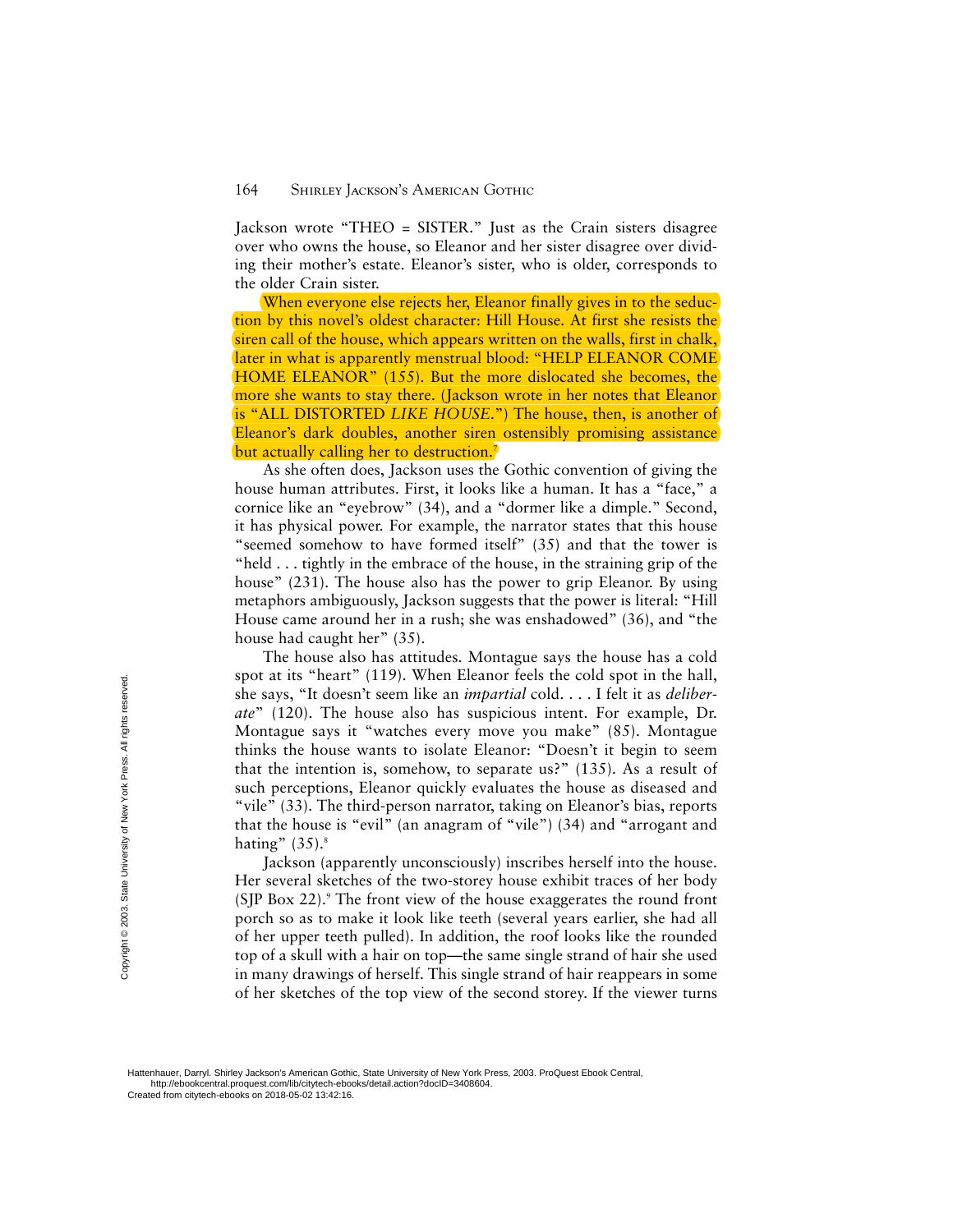up the right side of such sketches and looks at the sketch with the right side as the top, the *W* for west looks like the single strand of hair atop her head.

But more important, the top views register further traces of anxiety about her orality—her dental problems, overeating, obesity, and colitis. With the top views turned right end up, the general outline of the house resembles a blockishly stout person with the tower now looking like a round head. Furthermore, the top view of the floor plan shows a hallway that suggests her esophagus and digestive tract; this hallway even makes a right turn (like the large intestine coming out of the stomach) and goes past the "nursery" (the womb) and exits the building through a bottomrear outlet she labeled *back stairs*. Jackson felt a personal connection between this house and herself. After deciding to use a magazine picture of an old California house as her model for Hill House, she asked her mother to get information about it and found out that her grandfather, an architect, had designed the house. Like Eleanor, Jackson was erasing yet also reinscribing representations left by her patriarchs.

Like her other novels, *The Haunting of Hill House* features writing about writing. But the setting of this one is more suffused with precise genres (e.g., fairy tales and didactic primers) and specific texts. The result is not just more allusions, for Jackson's allusiveness is not an end in itself but rather a means for leading to larger discursive practices. Where in *The Sundial* the allusions connect with America's master narratives, here they connect with subject formation, as they did in *Hangsaman* and *The Bird's Nest*. The difference between the allusions in those two novels and in *The Haunting of Hill House* is that here subject formation issues from not just the prison house of language in general but from specific texts in particular. This strategy suggests that Jackson came to regard the role of discourse in subject formation and interpellation as not just a general process but rather a very precise one, in which not merely language in general but genres and even just a few specific texts directly determine much of the subject.

The destabilizing event that begins the plot is Dr. Montague's use of writing to assemble a team of fellow investigators. In search of volunteers, he combs "the records of the psychic societies" and "the back files of sensational newspapers" (5). Eliminating from his list the names of people who are dead, he contacts the rest by letter. After assembling a team of four, Montague learns by telegram that one is backing out. Montague tells the remaining members that the burden of their activity will be not so much on detecting alleged haunted activity, but on comparing events in the house to stories about the house: "The purpose of their stay, the letters stated clearly, was to observe and explore the various unsavory Tramgsaman and<br>
in those two nove<br>
ject formation isst<br>
eral but from spec<br>
son came to reg:<br>
shows the specific texts direct<br>
The destabiliz<br>
writing to assemb<br>
teers, he combs "t<br>
of sensational new<br>
people who are d<br>
te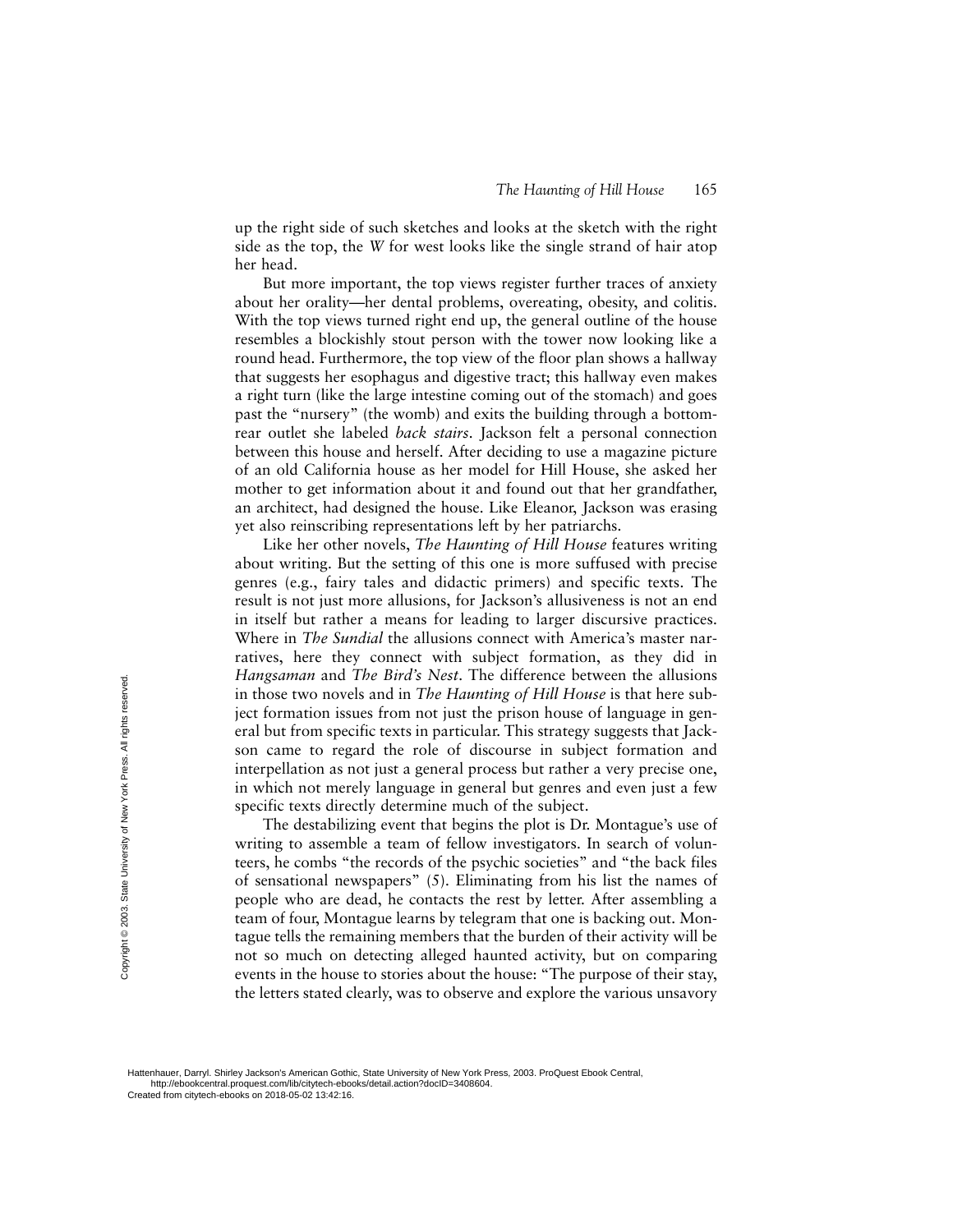### 166 Shirley Jackson's American Gothic

stories which had been circulated about the house" (5). And although Montague says "a deranged house is a pretty conceit" (70–71), and that as for secret chambers, "no such romantic devices exist here" (66), he believes what he calls "stories" (69).

The story that Montague wants to explore is the traditional ghost story. What he knows of the house's alleged haunting he gets from an old newspaper account, which certainly amounts to a paucity of documentation, thereby making his story more of a legend. Two sisters named Crain inherited a family estate and, in a Gothic convention, disagreed over who owned the "title" to it. After the younger sister got old, she was displaced by the older sister's friend, who had designs on the title.

Montague finds Eleanor through a newspaper story that claims that her childhood home was peppered for three days by an inexplicable shower of stones (7). When Eleanor tells her sister that she wants to go to Hill House, the sister reads Montague as a villainous mad scientist, installing him in a mad-scientist narrative: "Perhaps Dr. Montague—if that really *was* his name, after all—perhaps this Dr. Montague *used* these women for some—well—*experiments*. *You* know—*experiments,* the way they do" (8).

Once Eleanor begins her journey, writing continues to be a central part of the plot. A road sign foreshadows what will be her fatal attempt to compensate for her marginality; it is a billboard advertising "daredevil" car races, but the second *d* is missing (19). Eleanor will dare evil and the vile devil, and she will see through the veil, but she will not live to tell about it. Another foreshadowing occurs when Mrs. Montague says that spirits often appear around books: "Books are frequently very good carriers, you know. Materializations are often best produced in rooms where there are books" (186). When Eleanor finally succumbs to the house's seduction, it is in the library. Indeed, when Eleanor is caught frantically roaming the house at night, she uses the library as a pretext, a cover story: "I came down to the library to get a book" (237).

Allusions are also frequent. For example, Theodora wonders if Dracula lives here (48). Theodora's mate has ripped up a volume of Alfred de Musset, which had been a birthday gift from Theodora (9). Dr. Montague has brought *Pamela* and *Sir Charles Grandison*. After some reflection, he proffers the obvious: "A Fielding novel . . . would never do for very young children. I even have doubts about Sterne—" (90). Dudley looks to Eleanor like a "sneering Cheshire cat" (32). Oscar Wilde's "Canterville Ghost" is a favorite of Montague's, and the doctor's Shakespearean name suggests fatal family repressiveness. Also, Eleanor's thoughts, returning obsessively to Shakespeare's ballad "O Mistress Mine," dwell on the line "Present mirth hath present laughter," Created from citytech-ebooks on 2018-05-02 13:42:16. Created from citytech-ebooks on 2018-05-02 13:42:16. Created from citytech-ebooks on 2018-05-02 13:42:16. Created from citytech-ebooks on 2018-05-02 13:42:16. Created fr

Hattenhauer, Darryl. Shirley Jackson's American Gothic, State University of New York Press, 2003. ProQuest Ebook Central, http://ebookcentral.proquest.com/lib/citytech-ebooks/detail.action?docID=3408604.<br>Created from citytech-ebooks on 2018-05-02 13:42:16.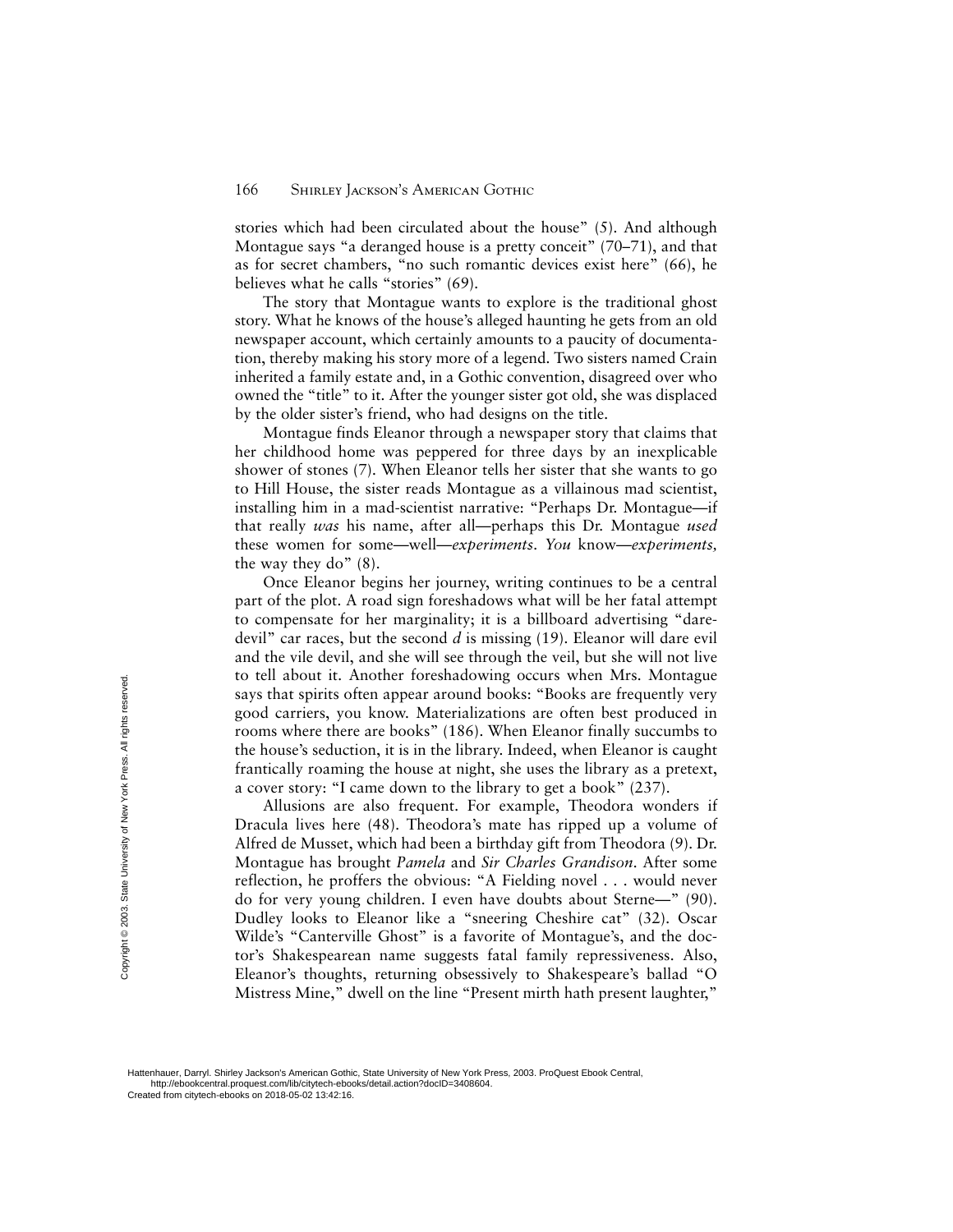which seems to be another of Jackson's allusions to architecture in New England writers, in this case Edith Wharton's *House of Mirth* (*Twelfth* 2.3.42). Probably the most tongue-in-cheek allusion is to Theodore Dreiser: Eleanor's sister's name is Carrie.

It is not just for Montague that Eleanor lives in a text. On her journey to Hill House, she daydreams several narratives about herself. For example, when she sees a "tiny cottage buried in a garden" (22) she inserts herself into the setting for this scenario: "People will come to me to have their fortunes told, and I will brew love potions for sad maidens; I will have a robin . . ." (ellipses in original 23). She rehearses the classic tale—a staple in her dominant culture—that she is a lonely wanderer, a pilgrim reborn by escaping: "I am a new person, very far from home" (27). She knows herself well when she says, "What I want in all this world is peace, a quiet spot to lie and think, a quiet spot up among the flowers where I can dream and tell myself sweet stories" (194–95). The story she rehearses, then, has a burial plot.

The textual form that dominates her ruminations is the fairy tale. On her way to Hill House, Eleanor stops and walks into oleander groves and imagines castles, magic spells, stone lions, jewels, kings, and princesses, all of which constitute her "soft green picture from a fairy tale" (20). Romantic love is one of the fairy tales she imagines. For example, she pictures herself wandering in the woods. She imagines that she will wander, "chasing butterflies or following a stream, and then come at nightfall to the hut of some poor woodcutter who would offer her shelter" (17). Eleanor's fairy tale of desire reinscribes Hill House "into a fairyland." She wonders,

Once I have stepped between the magic gateposts, will I find myself through the protective barrier, the spell broken? I will go into a sweet garden . . . and find one path . . . and it will lead me directly to the palace which lies under a spell. I will walk up low stone steps past stone lions guarding and into a courtyard where a fountain plays and the queen waits, weeping, for the princess to return. . . . The enchantment is ended and . . . we shall live happily ever after. The state of the state of the state of the state of the properties of the properties of the properties of the queen wait:<br>
See the queen wait:<br>
See the queen wait:<br>
The queen wait:<br>
ment is ended a<br>
No . . . one<br>
see the

No . . . once the palace becomes visible and the spell is broken, the *whole* spell will be broken and all this countryside . . . will return to . . . a soft green picture from a fairy tale. Then, coming down from the hills there will be a prince riding, bright in green and silver with a hundred bowmen riding behind him, pennants stirring, horses tossing, jewels flashing. (20)

But the true nature of her journey—that the lovers meeting are women who will meet in death—is foreshadowed in her imaginary fairy tale in

Hattenhauer, Darryl. Shirley Jackson's American Gothic, State University of New York Press, 2003. ProQuest Ebook Central, http://ebookcentral.proquest.com/lib/citytech-ebooks/detail.action?docID=3408604.<br>Created from citytech-ebooks on 2018-05-02 13:42:16.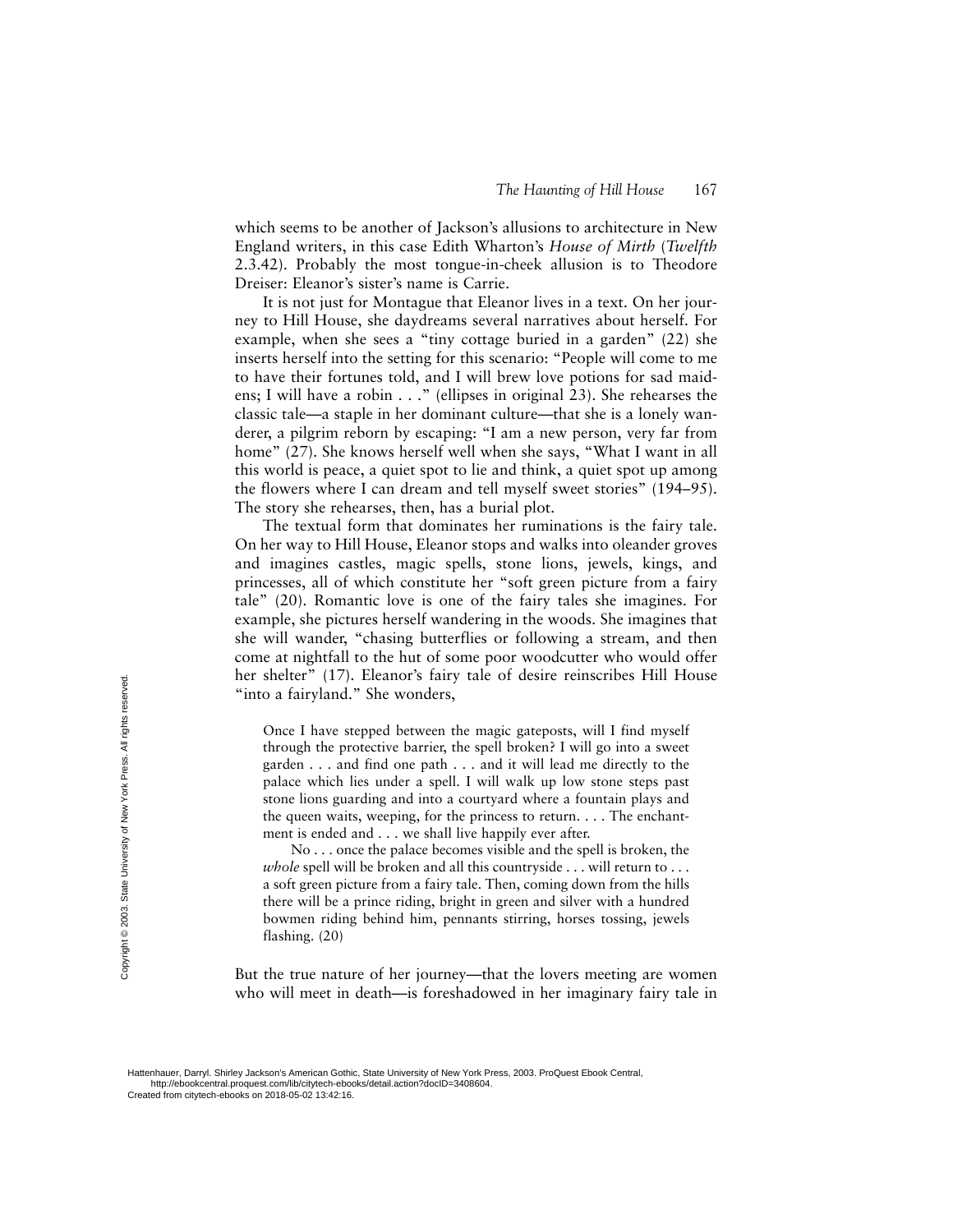### 168 Shirley Jackson's American Gothic

the house she is driving past: "A little dainty old lady took care of me. . . . I dined upon a bird, and radishes from the garden, and homemade plum jam. . . . When I died . . ." (ellipses in original 18). She doesn't finish this fairy tale. But she does continue to respond to actuality from her position within fairy tales. For example, "This is where the princess comes to meet the magic golden fish who is really a prince in disguise" (52).

The fairy tale is closely associated, of course, with the dream text; both are narratives of wish fulfillment. Sometimes the narrator describes Eleanor's fairy tale reveries as if they are dreams. It is in the sense of dream as the encoding of desire and the Imaginary that Jackson not only opens the novel but also closes it. She uses the opposition of reality and dream in the first sentence: "No live organism can continue to exist sanely under conditions of absolute reality; even larks and katydids are supposed, by some, to dream. Hill House, not sane, stood by itself against its hills, holding darkness within" (3). The use of "sane" in the second sentence seems inconsistent with its use in the first. But the apparent contradiction is only that. The first sentence is consistent with the dominant culture's romantic dream that one needs to dream for sanity (dream deprivation was a hot topic in the 1950s). But what Jackson adds is that just because dreams are necessary for sanity does not mean that they are sufficient. It is not just Gatsby's dream that is puerile but his whole life. Moreover, if dreams are necessary, then sanity requires estrangement (although again it is not sufficient).

Eleanor's inscription into the social text issues from the book of instruction that Hugh Crain assembled as a collage, "MEMORIES, *for* SOPHIA ANNE LESTER CRAIN; *A Legacy for Her Education and Enlightenment During Her Lifetime From Her Affectionate and Devoted Father,* HUGH DESMOND LESTER CRAIN; *Twenty-first June, 1881*" (167–68). The recursiveness interpellating Eleanor surfaces from the year of publication; a palindrome, 1881 goes back to its origin. The construction of this book is literally intertextual; it is a collage made from other representations. The father has assembled prior texts in the form of prints and plates of paintings, etchings, and illustrations, plus original drawings perhaps his own. Under them are carefully handprinted maxims that are possibly plagiarized, but even if they are his original words they are not his original ideas. He and his wife have let the Symbolic speak for them. One aphorism figures his daughter as a text that her parents have written: "Honor they father and thy mother, Daughter, authors of thy being, . . . that they lead their child in innocence and righteousness." To that romantic innocence, he adds Calvinist natural depravity. Under a color plate of a snake pit this adage appears: "Eternal damnation is the lot of mankind; neither tears, not Experiment Enlightenment L<br>
SOPHIA ANNE<br>
Enlightenment L<br>
Devoted Father,<br>
June, 1881" (167-<br>
from the year of p<br>
The construction<br>
from other repres<br>
form of prints an<br>
original drawings<br>
printed maxims t<br>
original words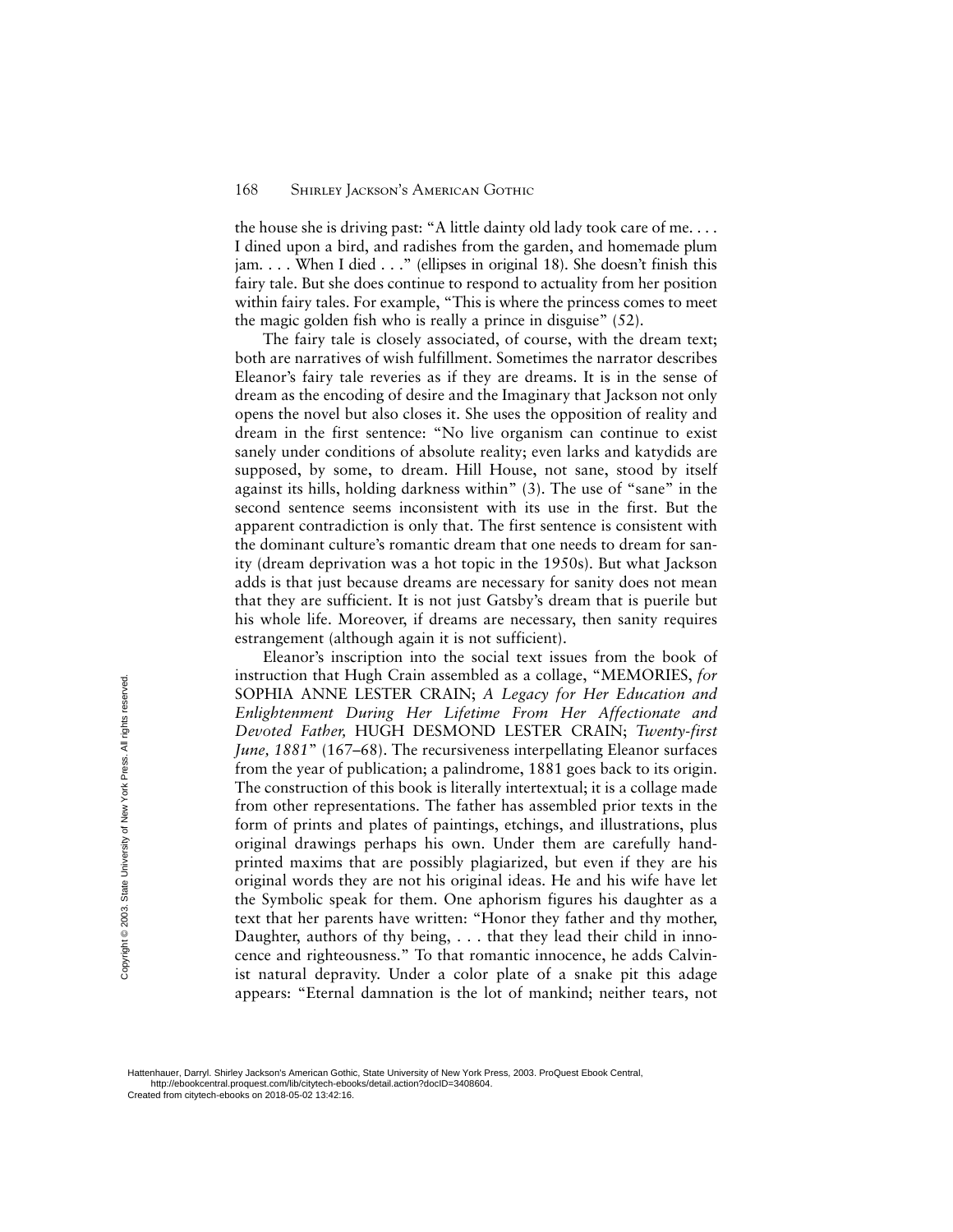reparation, can undo Man's heritage of sin." He enjoins her to remain a virgin. Under a Goya etching he writes, "Reflect, Daughter, upon the joy in Heaven as the souls of these tiny creatures wing upward, released before they have learned aught of sin or faithlessness, and make it thine unceasing duty to remain as pure as these" (168). Elsewhere he writes, "Daughter, hold apart from this world, that its lusts and ingratitudes corrupt thee not; Daughter, preserve thyself" (168–69). Part of a page is burned away with the following explanation: "Daughter, could you but hear for a moment the agony, the screaming, the dreadful crying out and repentance, of those poor souls condemned to everlasting flame! Could thine eyes be seared, but for an instant, with the red glare of wasteland burning always!" (169). This primer goes on with illustrations and quotations regarding the seven deadly sins. Hugh Crain has written the last page in blood. After all of this fear and guilt, he admonishes her: "Fear and guilt are sisters" (172).

Eleanor's introjection into the house as text surfaces in writing. When some unknown agent writes the message "HELP ELEANOR COME HOME ELEANOR" on a wall twice (155), Eleanor's identification with a prior resident of the house (probably the sister cheated out of the estate) surfaces as she goes downstairs to get a book. As with many of Jackson's characters, her unconscious surfaces in association with sleeping and continues with rationalizations by the conscious mind that obscure the fact that the unconscious is directing the behavior:

She had awakened with the thought of going down to the library, and her mind had supplied her with a reason: I cannot sleep, she explained to herself, and so I am going downstairs to get a book. If anyone asks me where I am going, it is down to the library to get a book because I cannot sleep. . . . She went barefoot and in silence down the great staircase and to the library door before she thought, But I can't go in there; I'm not allowed in there—and recoiled in the doorway before the odor of decay, which nauseated her. Experimentation control control control control control control control control control control control control control control control control control control control control control control control control control contro

"Mother," she said aloud, and stepped quickly back. "Come along," a voice answered distinctly upstairs, and Eleanor turned, eager, and hurried to the staircase. "Mother?" she said softly, and then again, "Mother?" (228)

She then starts her frantic scramble about the house and grounds.

The writing about writing makes this a heteroglossic novel. The reader reports regarding an early draft of the novel show how little the editors of the time understood the intertextuality. One wrote, "I can't figure out what she wants to do with the story. Mystery? Spoof? Psychomystery? Gothic horror?" The answer, of course, is all of these, plus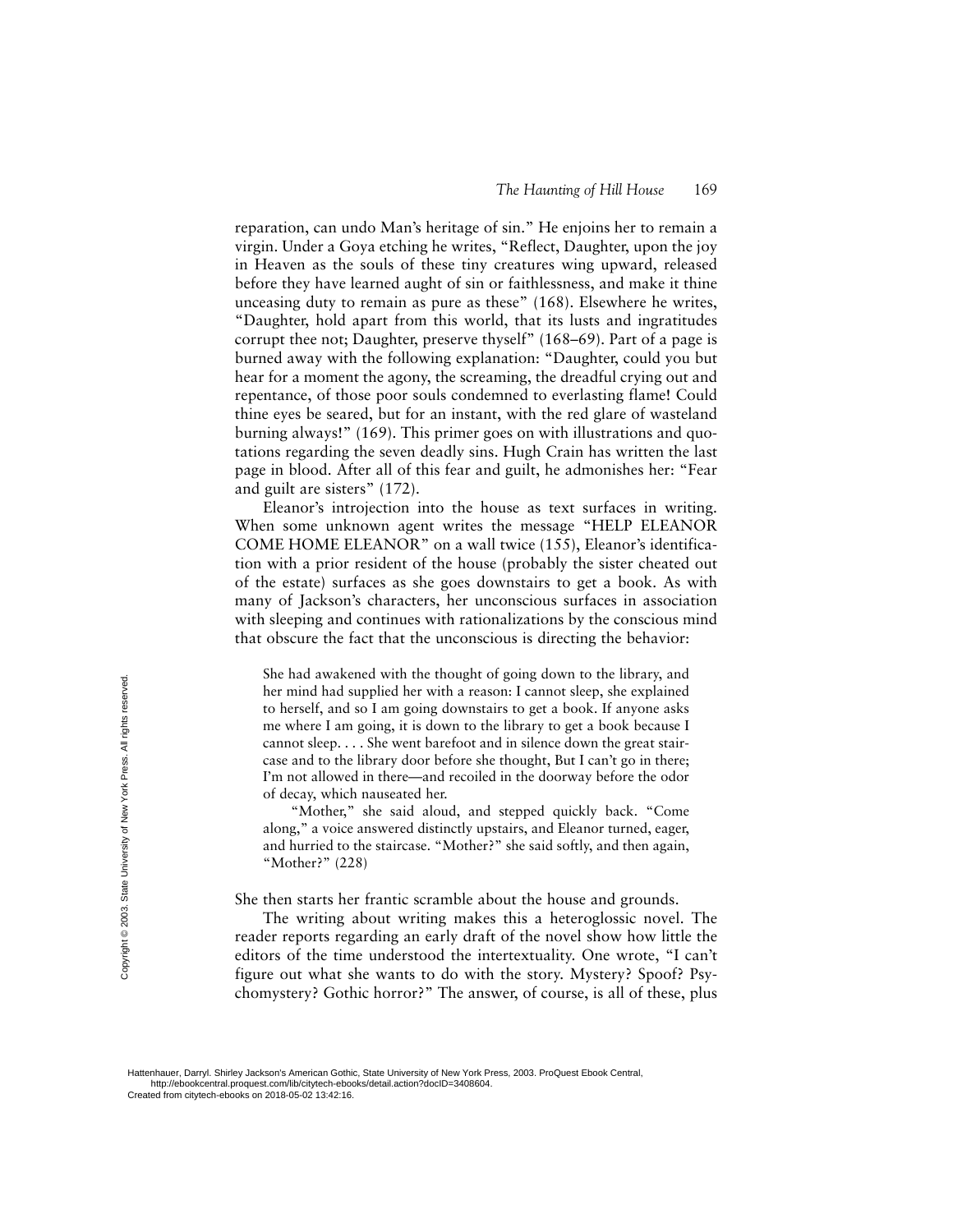fantasy, fable, dream, myth, and fairy tale. It is also, as Tricia Lootens points out, a ghost story, but it is also a parody of the ghost story (for reasons that you will see later). At this point it is enough to note that just as Jackson wrote about witchcraft without taking it literally, she wrote about ghosts without taking them literally. In her letter to her editors, she says that she is writing against "the truly incredible notion that there are ghosts." When the book appeared, Maxwell Geismar's review objected that it did not conform to any preceding genre: "The author is not altogether fair with us. After the crime tales of a William Roughed, or the mystery tales of Henry James himself, we are bound to expect a 'rationale' of even the supernatural." Geismar, unprepared for nascent postmodernism, sees form as timeless, ahistorical; if he had been a contemporary of James he would have said that his work did not conform to precedent. For Geismar, the rulebook is constant, and we are "bound" by it. He also provides a taxonomy of genres that places what he calls "supernatural" as a "restricted and peculiar medium" (31).

In addition to engendering anxieties about genre, Jackson also alienated some by destabilizing dominant modes. Another reader report objected to indeterminacy: "Beware of suggesting symbolism. . . . Great danger this will baffle people, as her last book did, by not making clear what to look for." One example of indeterminacy that troubled the publisher's editorial readers was the "symbolism" of giving two females androgynous names. In the early drafts of this novel, the protagonist and her double were named Theodora and Erica, but Jackson changed the name "Erica" to "Eleanor." She also dropped Theodora's last name of Vane, possibly because someone did not appreciate how it doubled Eleanor's last name of Vance.

Those enforcing hegemonic codes of realism as an apology for the dominant culture also miss the satiric parody of the realistic novel of manners. In his review of this novel, Geismar misreads Jackson's use of Gothic to defamiliarize. Privileging realism, Geismar concedes that she is sometimes capable of approaching it: "The opening sections seem almost . . . familiar. . . ." Geismar complains that Jackson is usually outside of the familiar: "If Miss Jackson is proficient in describing the alarums and excursions of human pathology, she is correspondingly weak on the 'normal' world of human relationships, or even of ordinary social gossip" (19). Of course, Jackson does not subscribe to the opposition of the normal and the pathological. As Joanna Russ notes, Jackson transcended realism "because conventional forms simply will not express the kind of experience she knows exists" (xiii). Exerces From Created from citytech-ebooks on 2018-05-02 13:42:16.<br>
Created from citytech-ebooks on 2018-05-02 13:42:16.<br>
Created from citytech-ebooks on 2018-05-02 13:42:16.<br>
Created from citytech-ebooks on 2018-05-02 13:4

In addition, by complaining about the "excessive glibness of the principals," the publisher's reader misses the satiric parody of the dia-

Hattenhauer, Darryl. Shirley Jackson's American Gothic, State University of New York Press, 2003. ProQuest Ebook Central, http://ebookcentral.proquest.com/lib/citytech-ebooks/detail.action?docID=3408604.<br>Created from citytech-ebooks on 2018-05-02 13:42:16.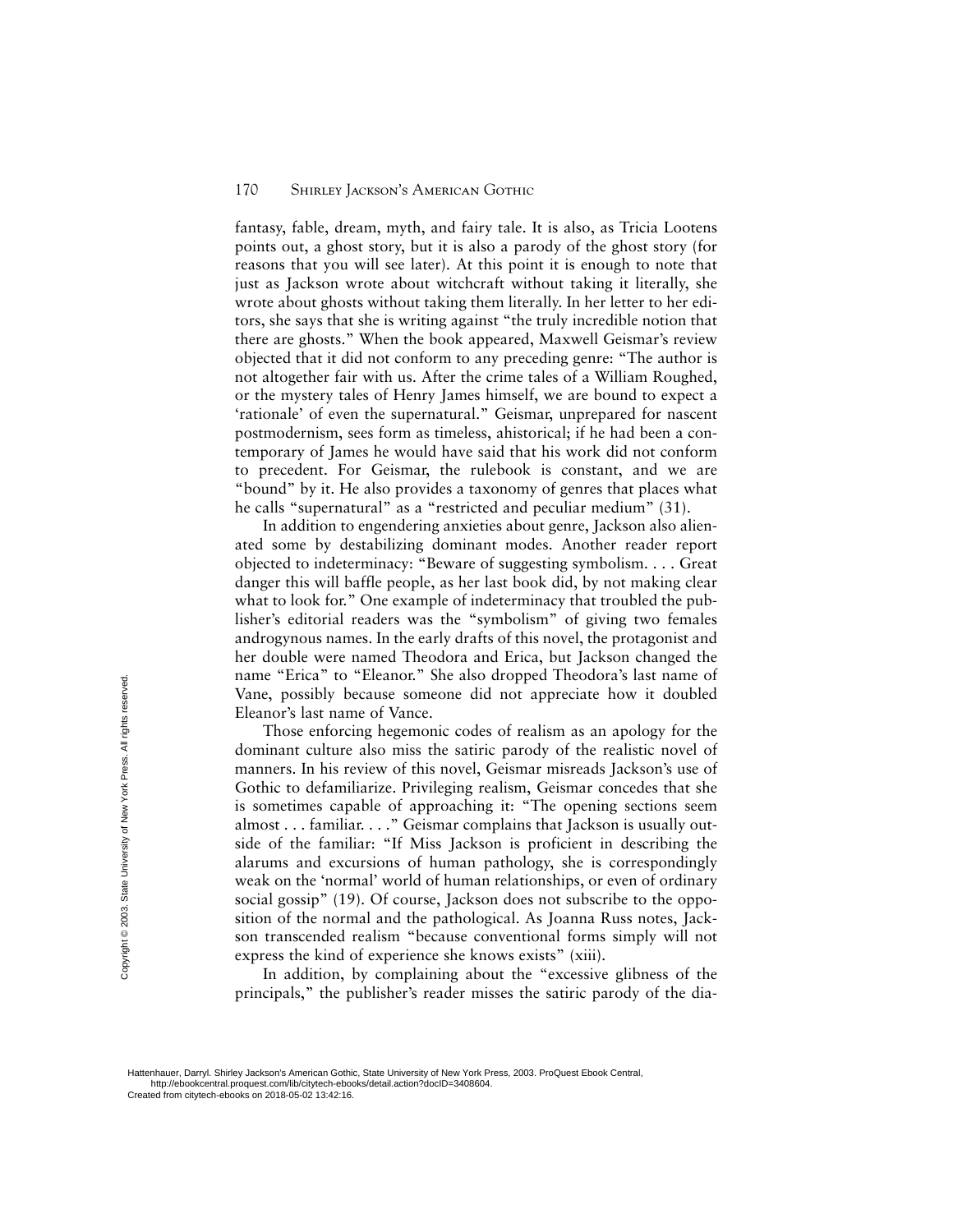logue of romantic love. Jackson's dialogue is stilted because these characters are pretentious. They inflate their diction. And this stilted quality comes from interpellation in modes other than realism and in genres other than the novel of manners. The characters sense that they are characters constituted by prior texts. For example, Theodora tries to appear witty by saying that there is a "witch in the tower, and a dragon in the drawing room" (142). And Luke bows "as befitted one off to slay a giant" (144). In a conversation between the four principal characters, they all try to be witty and charming and ironic by posing as stock fictional characters. Eleanor tells Luke, "I live a mad, abandoned life, draped in a shawl and going from garret to garret." He responds by asking, "Are you one of the fragile creatures who will fall in love with a lord's son and pine away?" Montague's contribution to this attempt at wit is that he is a "pilgrim" and "wanderer," and Luke's is that he (conditioned by the Ernest Hemingway mystique) is a bullfighter (62).

After rehearsing roles from melodrama and romance, they shift their lame repartee to another genre. Theodora says, "What a good time for a ghost story" (69). In this comic parody of the unfunny, Jackson must present enough of the quotidian to interest readers conditioned by realism, and yet establish a subtext of these characters as twits—all without undermining reader interest. Audiences are now used to such galleries of absurd antiheroes, but as Geismar and the editors exemplify, satiric parodies of the absurd in an intertextual relationship with the novel of manners were too dialogic for many in the 1950s.

Undecidability of narration helps achieve undecidability of genre and mode. One reason for the third-person narrator's unreliability is, of course, that the point-of-view character is fragmented. Her basic perceptions are wrong. By sometimes reporting from outside of the viewpoint character, the narrator is clear that Eleanor is misperceiving. For example, she is not really holding Theodora's hand but "*perceiving* that she was lying sideways on the bed in the black darkness, holding with both hands to Theodora's hand" (163). Other times the narrator reports not that something happened but that Eleanor sees or feels it. When she moves toward a stationary object, the narrator reports the action as if the object is moving toward Eleanor, for example, as she drives along: "Hillsdale was upon her before she knew it" (23). Similarly, as she makes her entrance at Hill House, she thinks, "Hill House likes to make an entrance" (27). Reports sometimes reflect her confusion of inner and outer: "It was warm, drowsily, luxuriously warm" (228). Part of that dissociativeness is that she confuses herself with the house. For example, she projects much that the narrator reports. When she notes, "They made houses so oddly back when Hill House was built" she is also Created from citytech-ebooks on 2018-05-02 13:42:16. Created from citytech-ebooks on 2018-05-02 13:42:16. Created from citytech-ebooks on 2018-05-02 13:42:16. Created from citytech-ebooks on 2018-05-02 13:42:16.

Hattenhauer, Darryl. Shirley Jackson's American Gothic, State University of New York Press, 2003. ProQuest Ebook Central, http://ebookcentral.proquest.com/lib/citytech-ebooks/detail.action?docID=3408604.<br>Created from citytech-ebooks on 2018-05-02 13:42:16.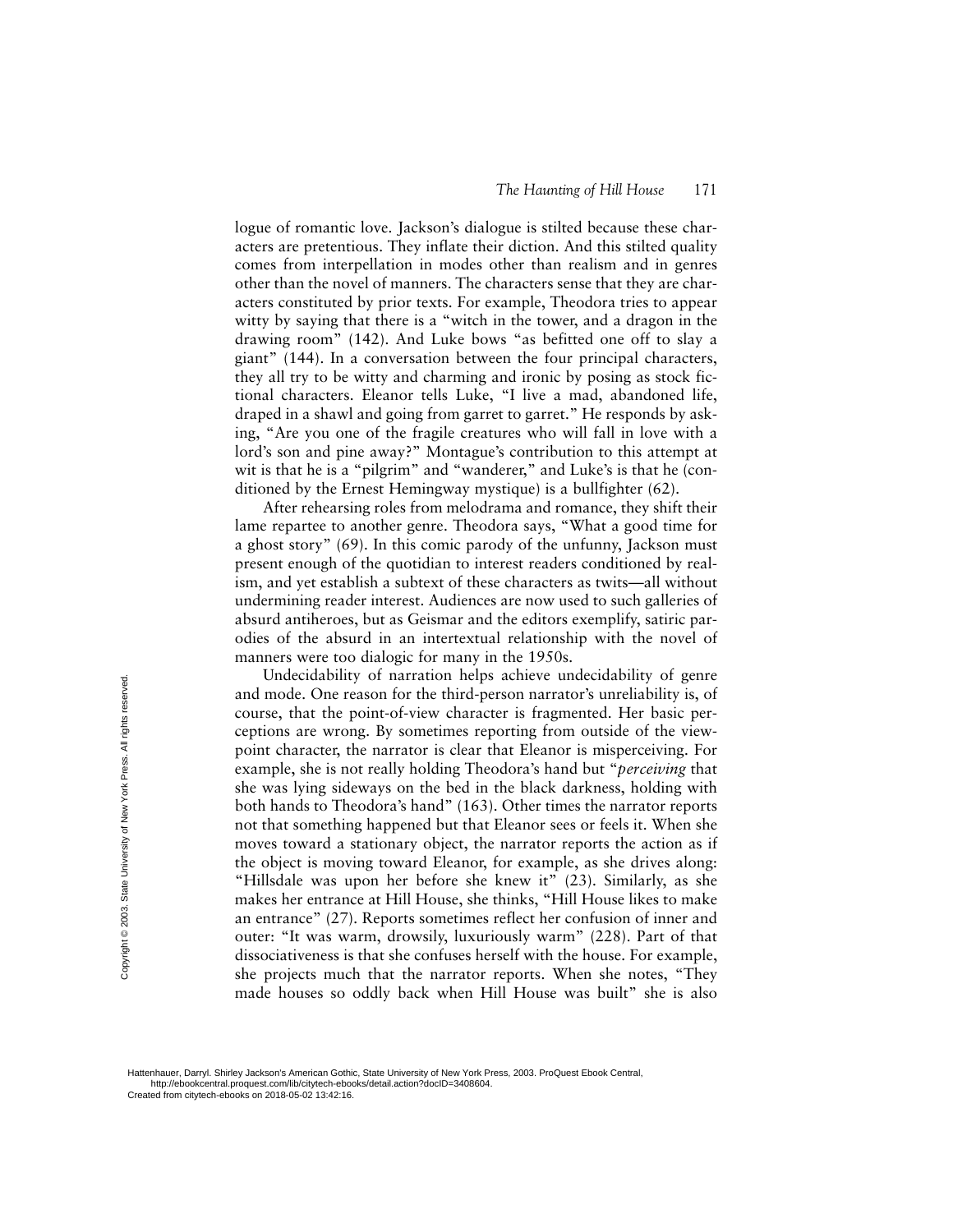remarking on herself (32). Another reason is that the narrator's omniscience is so limited that it cannot know some things. For example, the narrator does not know what has become of several people: "To his dozen letters, Dr. Montague had four replies, the other eight or so candidates having presumably moved and left no forwarding address, or possibly having lost interest in the supernormal, or even, perhaps, never having existed at all" (5).

Yet at other times, the omniscience is so unlimited that the narrator reports on things far away. For example, within two paragraphs the narrator reports on what the doctor is doing in his room, then what Luke is doing in his room, then what Mrs. Dudley (the servant) is doing six miles away, then what the owner is doing three hundred miles away, and finally what Theodora's friend, the doctor's wife, and Eleanor's sister are doing in different cities. Another reason is that the narrator can, like a narrator in classic fantastic, believe in the marvelous. As a result of this guileful narration, it is undecidable whether a haunting actually exists whether, for example, Eleanor frightens the other characters with her pounding and giggling, or whether there is a ghost who haunts Hill House—because the narrator cannot or will not say.

But of course the undecidability about the marvelous cannot hold. In the modern fantastic, the referent is not a ghost but the unconscious. The mode, then, is allegorical. There is no haunted house; Eleanor haunts herself, or rather the traces of history make one part of herself haunt the Other part—the conscious being Other to the real home of the subject: the unconscious.

Like the unreliability of the narration, the indeterminacy of the plot further contributes to the multivocality of genre and mode. Jackson said in her report to the publisher, "I absolutely refuse to include any rational explanation, like an escaped lunatic, or a gang of international jewel thieves." This novel finally emerges as a parody of ghost stories when the wise helper turns out to be Montague's literal-minded wife. It is impossible to take the supernatural seriously when this *alazon* is the guide to the spirit world.

Similarly, the plot parodies the archetypal hero journey. At first, the plot adheres to the archetypal events analyzed in Joseph Campbell's *The Hero with a Thousand Faces* (which Viking once promoted along with *The Lottery* in a display advertisement in the *New York Times Book Review*) but slowly undermines them (SJP Box 22). When Eleanor first hears the call to adventure, she has to overcome her sister to make the journey. Then a seemingly crazy warning figure appears, a crone on the street who says she will pray for Eleanor. But she is a parody of a witch. She calls Eleanor "dearie" (14). An old woman on the streets of an Expect: the throntribute<br>
Expected-ebooks on 2018-05-02 13:42:16.<br>
State of the state of the street impossible to tak<br>
guide to the spirit<br>
guide to the spirit<br>
similarly, the<br>
plot adheres to the<br>
Hero with a Thon<br>
Hero w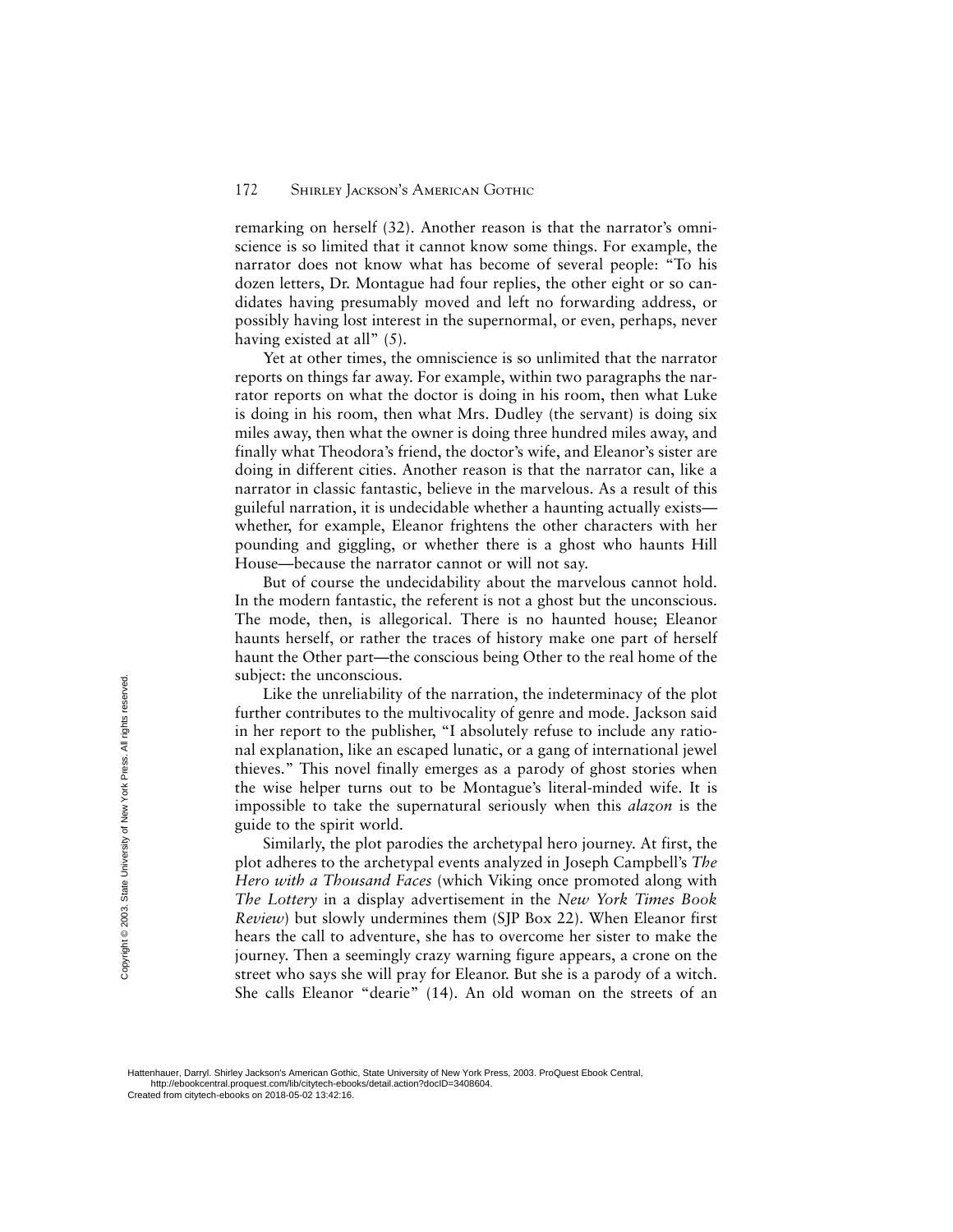American city would not call someone "dearie" no matter how many times she had seen *The Wizard of Oz*. True to the archetype, Eleanor gets past the guardian of the gate, the figure who tries to prevent the questing hero from entering the kingdom or arena of trial. But the guardian of the gate here is comic and literal. It is the bumbling Dudley, a parodic name for a melodramatic villain.

So in this novel, Jackson has two stories going at once: the manifest text (a parody of the Gothic ghost story) referring to the latent text (a parody of that manifest text that replaces it with a Gothic allegory of the uncanny).10 When the narrator says that Hill House is "hiding its mad face in the growing darkness" (56), Eleanor is also hiding her mad face (as well as her mad interior). When Eleanor says, "I am disappearing inch by inch into this house, I am going apart a little bit at a time" it is into her Imaginary that she sinks. The bicameral nature of the story is implicit when Eleanor says of the threatening nocturnal sounds, "How can these others hear the noise when it is coming from inside my head?"  $(201).$ <sup>11</sup> On the manifest level, the others cannot hear what is in her head. This whole text comes from her head. As for the psychological referent of her allegory, Jackson wrote to her editor, "The ghost promotes a connsumation (sic) deeply desired by the percipient." And as for the nonrealist form of this novel, she added, the "ghost is a statement and a resolution of a problem that cannot be faced or solved realistically." As such, she reveals her true ideas about the supernatural. In addition, she once again anticipates not only Roth's and Barth's claims that realism cannot represent reality, but also Oates' claim that Gothic can.

So *The Haunting of Hill House* focuses on intertextuality, in particular the conventions of Gothic and the role of language in subject formation. As a psychological fable of interpellation through the family, it explores gender more than class. Indeed, this novel has attracted more feminist criticism than any of her other works. And the next novel, *We Have Always Lived in the Castle,* finishes a strong second. The increased focus on gender in these two novels accompanies a decreased focus on class. For although *We Have Always Lived in the Castle* problematizes class more than *The Haunting of Hill House* does, these two novels simply do not sustain the theme of class established in *The Sundial*. Indeed in the final analysis, *We Have Always Lived in the Castle* reveals the cracks in Jackson's Marxist foundation, which was not solid in the first place. Created from citytech-ebooks on 2018-05-02 13:42:16. Created from citytech-ebooks on 2018-05-02 13:42:16. Created from citytech-ebooks on 2018-05-02 13:42:16. Created from citytech-ebooks on 2018-05-02 13:42:16.